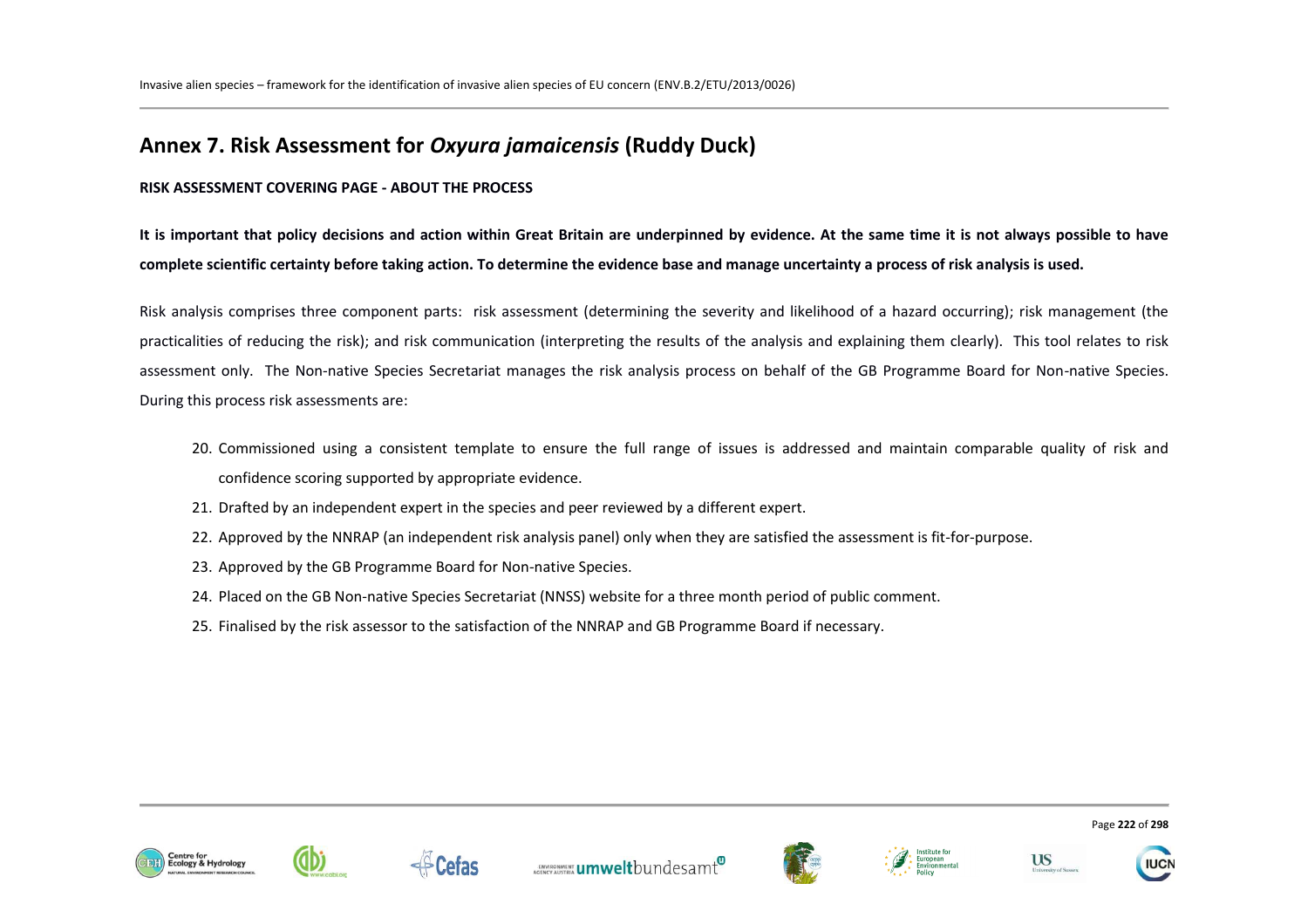#### **Common misconceptions about risk assessments**

The risk assessments:

- 26. Consider only the risks (i.e. the chance and severity of a hazard occurring) posed by a species. They do not consider the practicalities, impacts or other issues relating to the management of the species. They also only consider only the negative impacts of the species, they do not consider any positive effects. They therefore cannot on their own be used to determine what, if any, management response should be undertaken.
- 27. Are advisory and therefore part of the suite of information on which policy decisions are based.
- 28. Are not final and absolute. They are an assessment based on the evidence available at that time. Substantive new scientific evidence may prompt a re-evaluation of the risks and/or a change of policy.

### **Period for comment**

Once placed on the NNSS website, risk assessments are open for stakeholders to provide comment on the scientific evidence which underpins them for three months. Relevant comments are collated by the NNSS and sent to the risk assessor for them to consider and, if necessary, amend the risk assessment. Where significant comments are received the NNRAP will determine whether the final risk assessment suitably takes into account the comments provided.

**To find out more:** published risk assessments and more information can be found at

https://secure.fera.defra.gov.uk/nonnativespecies/index.cfm?sectionid=22















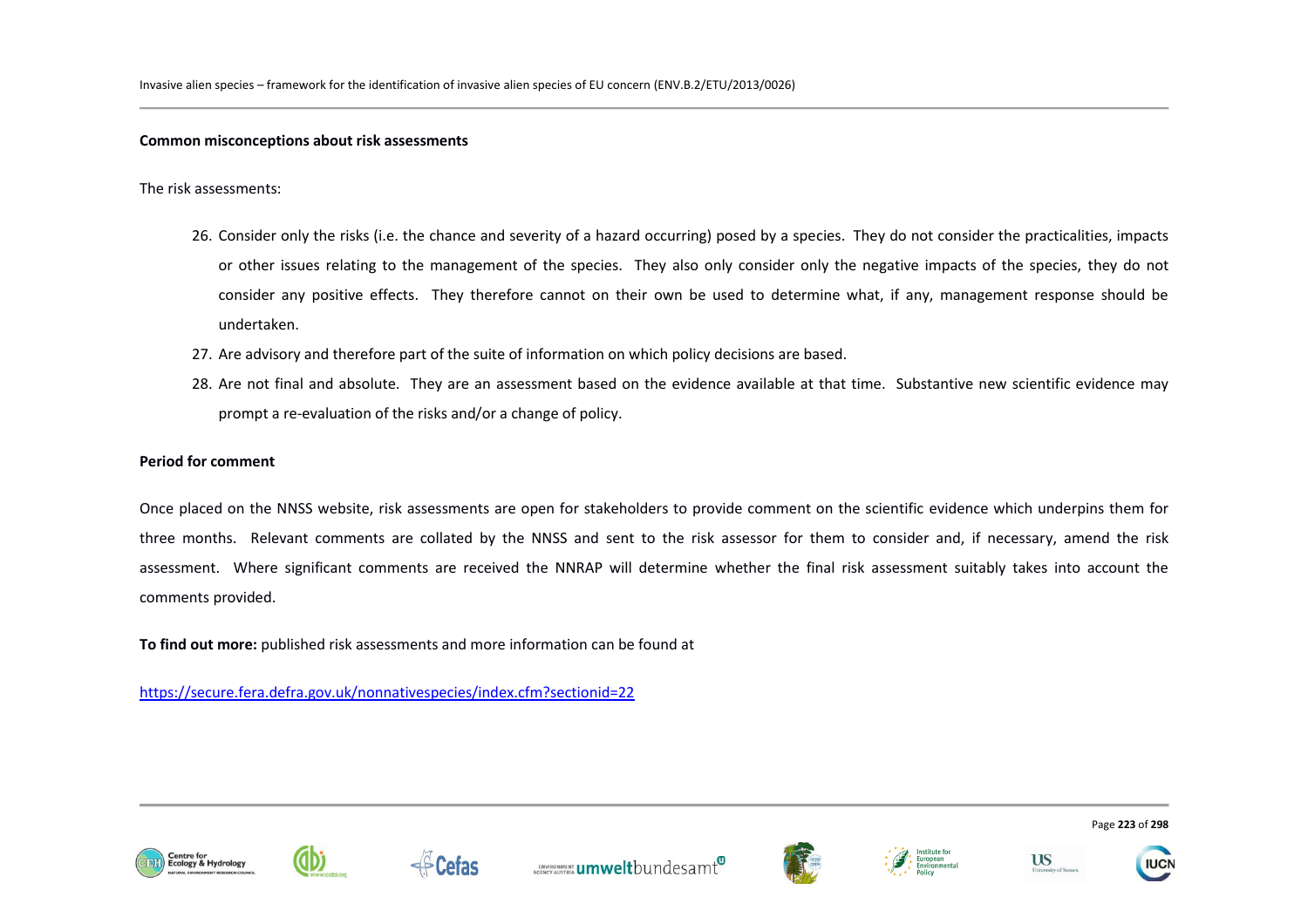# **SECTION A – Organism Information and Screening**

db

|                                                                                                                                                         | RESPONSE [chose one entry, delete all others] | <b>COMMENT</b>                                                                                                                                                          |
|---------------------------------------------------------------------------------------------------------------------------------------------------------|-----------------------------------------------|-------------------------------------------------------------------------------------------------------------------------------------------------------------------------|
| <b>Stage 1. Organism Information</b>                                                                                                                    |                                               |                                                                                                                                                                         |
| 1. Identify the organism. Is it clearly a single<br>taxonomic entity and can it be adequately<br>distinguished from other entities of the same<br>rank? | RUDDY DUCK Oxyura jamaicensis                 | Single taxonomic entity but known to hybridise<br>with White-headed Duck Oxyura leucocephala, an<br>endangered species native to the Mediterranean<br>and central Asia. |
| 2. If not a single taxonomic entity, can it be<br>redefined? (if necessary use the response box to<br>re-define the organism and carry on)              | <b>NOT APPLICABLE</b>                         |                                                                                                                                                                         |
| 3. Does a relevant earlier risk assessment exist?<br>(give details of any previous risk assessment)                                                     | <b>NO</b>                                     |                                                                                                                                                                         |
| 4. If there is an earlier risk assessment is it still<br>entirely valid, or only partly valid?                                                          | <b>NOT APPLICABLE</b>                         |                                                                                                                                                                         |











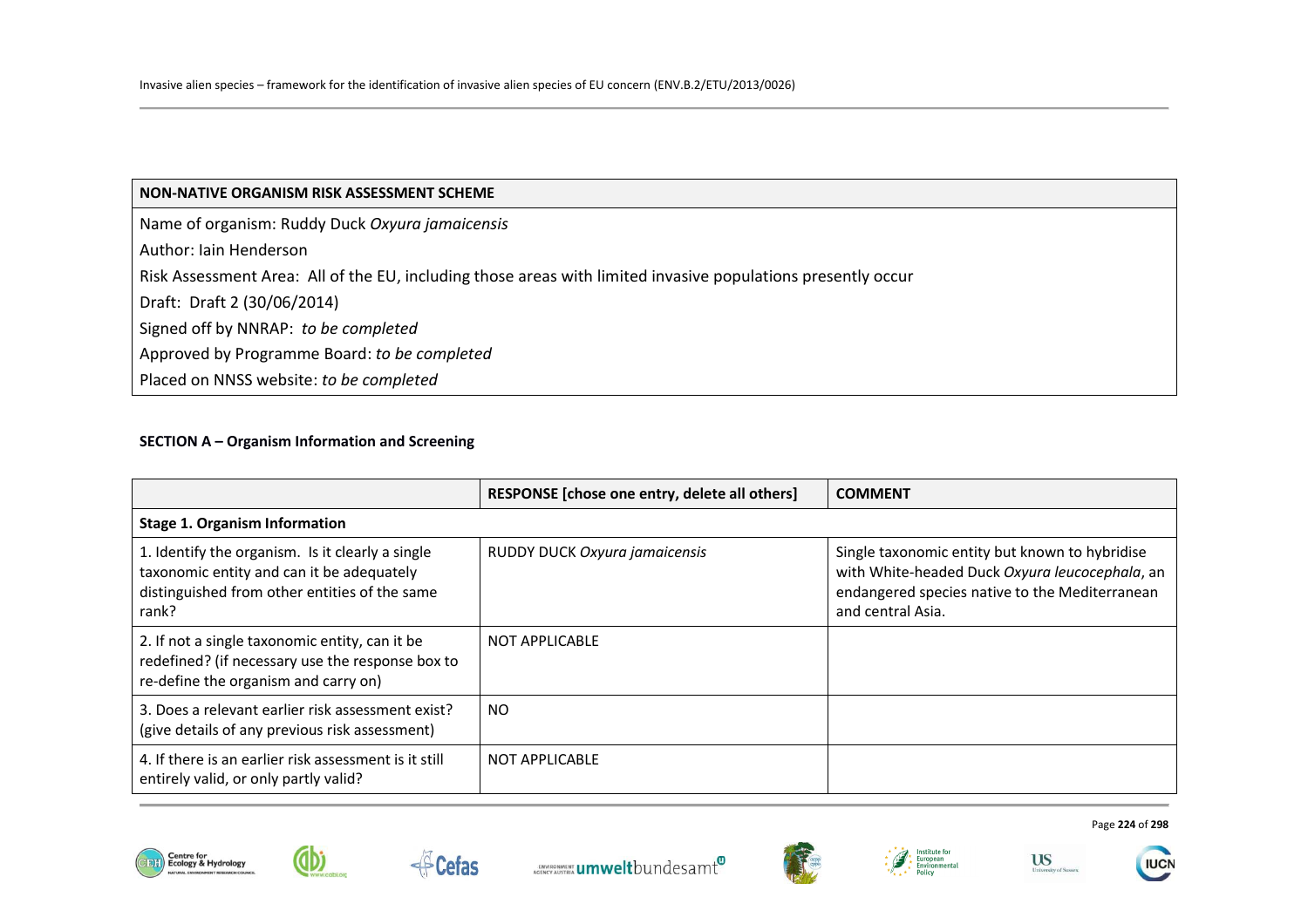|                                                                                       | RESPONSE [chose one entry, delete all others]                                                                                                                                                                                                                                                                                                                                                                                                 | <b>COMMENT</b> |
|---------------------------------------------------------------------------------------|-----------------------------------------------------------------------------------------------------------------------------------------------------------------------------------------------------------------------------------------------------------------------------------------------------------------------------------------------------------------------------------------------------------------------------------------------|----------------|
| 5. Where is the organism native?                                                      | North America, Central America, and the Andean<br>regions of South America.                                                                                                                                                                                                                                                                                                                                                                   |                |
| 6. What is the global distribution of the organism<br>(excluding the European Union)? | Outside its native range (see 5), significant<br>populations and breeding attempts only occur in<br>the EU (UK, France, the Netherlands and<br>Belgium). However birds appear as vagrants in a<br>number of other countries, including Spain.<br>Some small populations elsewhere (e.g. Iceland<br>and Morocco) appear to have died out since the<br>start of the UK eradication programme in 2005.                                           |                |
| 7. What is the distribution of the organism in the<br>European Union?                 | Approximately 40 wild birds remain in the UK.<br>These occur in a small number of apparently<br>separate populations, some of which may already<br>be functionally extinct where female birds have<br>been eradicated. The areas with these remaining<br>populations include lowland Scotland, Northern<br>Ireland, lowland England, and north Wales. The<br>main viable concentrations however are found in<br>central and southern England. |                |
|                                                                                       | In Belgium, small numbers of wild birds occur in<br>Flanders, with the main concentration in the<br>Antwerp area.                                                                                                                                                                                                                                                                                                                             |                |
|                                                                                       | In the Netherlands, a population of around 50<br>wild birds occurs in the west of the country.                                                                                                                                                                                                                                                                                                                                                |                |
|                                                                                       | In France, a population of around 250 wild birds is<br>found mainly in Brittany, with the main wintering<br>site south of Nantes.                                                                                                                                                                                                                                                                                                             |                |











Page **225** of **298**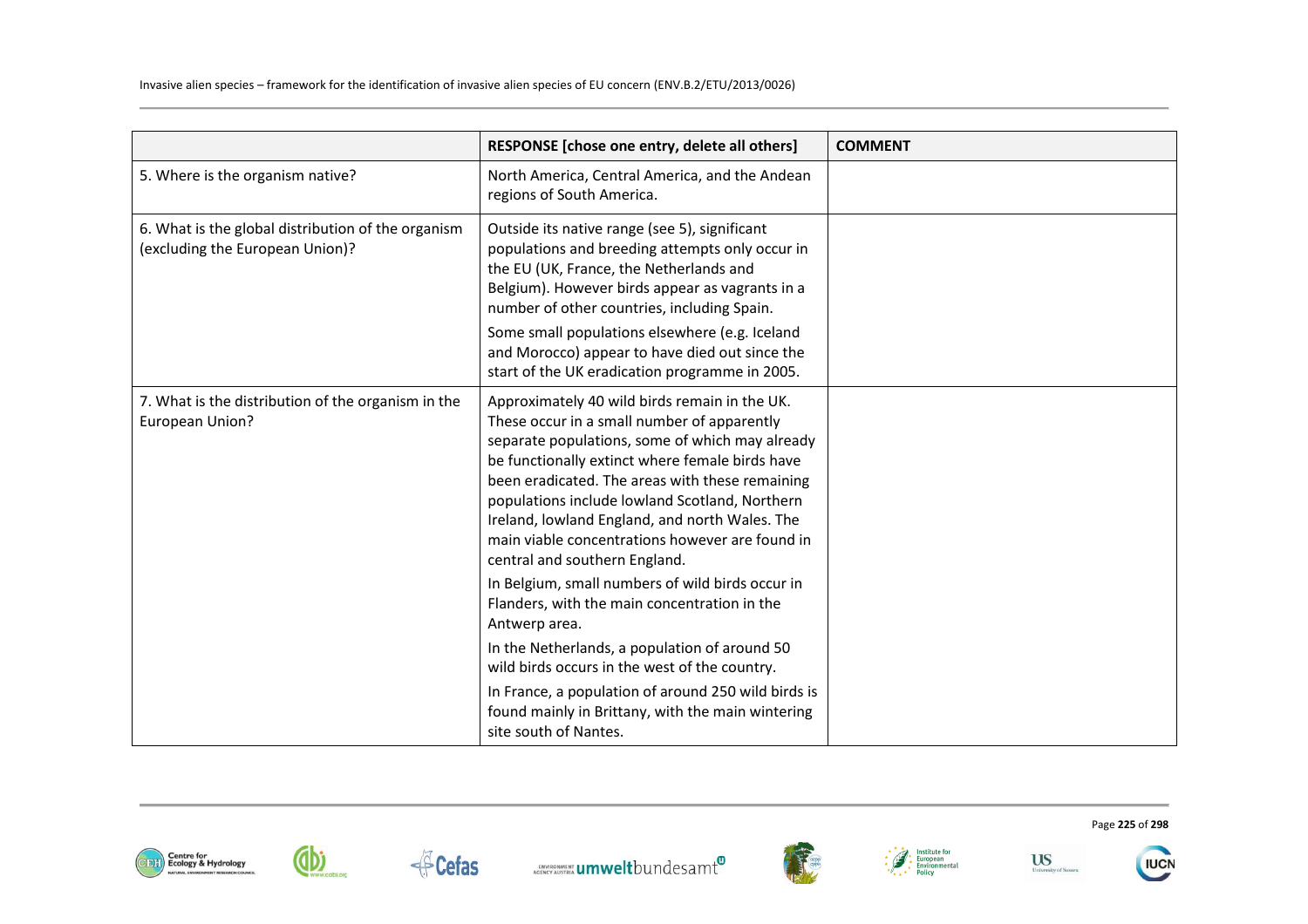|                                                                                                                                          | RESPONSE [chose one entry, delete all others] | <b>COMMENT</b>                                                                                                                                                                                                                                                                                                                                                                                                                                                                                                                                                                                                                                                                                                                                                                                                                                                                                                                                                                                                                                         |
|------------------------------------------------------------------------------------------------------------------------------------------|-----------------------------------------------|--------------------------------------------------------------------------------------------------------------------------------------------------------------------------------------------------------------------------------------------------------------------------------------------------------------------------------------------------------------------------------------------------------------------------------------------------------------------------------------------------------------------------------------------------------------------------------------------------------------------------------------------------------------------------------------------------------------------------------------------------------------------------------------------------------------------------------------------------------------------------------------------------------------------------------------------------------------------------------------------------------------------------------------------------------|
| 8. Is the organism known to be invasive (i.e. to<br>threaten organisms, habitats or ecosystems)<br>anywhere in the world?                | <b>YES</b>                                    | Ruddy Ducks are known to threaten the White-<br>headed Duck Oxyura leucocephala with extinction<br>through genetic introgression (Green and Hughes,<br>1996; Hughes et al, 2006). White-headed Ducks<br>were formerly found throughout southern<br>Europe, parts of North Africa and much of Central<br>Asia. The European breeding population is now<br>restricted to Spain, which is the only region in its<br>range where the White-headed Duck has<br>expanded its breeding range and population size<br>in recent years. More than 186 Ruddy Ducks have<br>been sighted in Spain since 1991 (Torres, 2013),<br>with the UK being the most likely source of most<br>of these birds. Hybridisation between the two<br>species is known to occur to the second and<br>possibly third generation in the wild (Green and<br>Hughes, 1996), thus increasing the risk to the<br>White-headed Duck. A total of 69 hybrids have<br>been culled in the wild in Spain as part of a<br>national programme to prevent genetic<br>introgression (Torres, 2013). |
| <b>Stage 2. Screening Questions</b>                                                                                                      |                                               |                                                                                                                                                                                                                                                                                                                                                                                                                                                                                                                                                                                                                                                                                                                                                                                                                                                                                                                                                                                                                                                        |
| 9. Has this risk assessment been requested by the<br>GB Programme Board? (If uncertain check with<br>the Non-native Species Secretariat) | <b>YES</b>                                    |                                                                                                                                                                                                                                                                                                                                                                                                                                                                                                                                                                                                                                                                                                                                                                                                                                                                                                                                                                                                                                                        |
| 10. What is the reason for performing the risk<br>assessment?                                                                            |                                               |                                                                                                                                                                                                                                                                                                                                                                                                                                                                                                                                                                                                                                                                                                                                                                                                                                                                                                                                                                                                                                                        |













Page **226** of **298** 

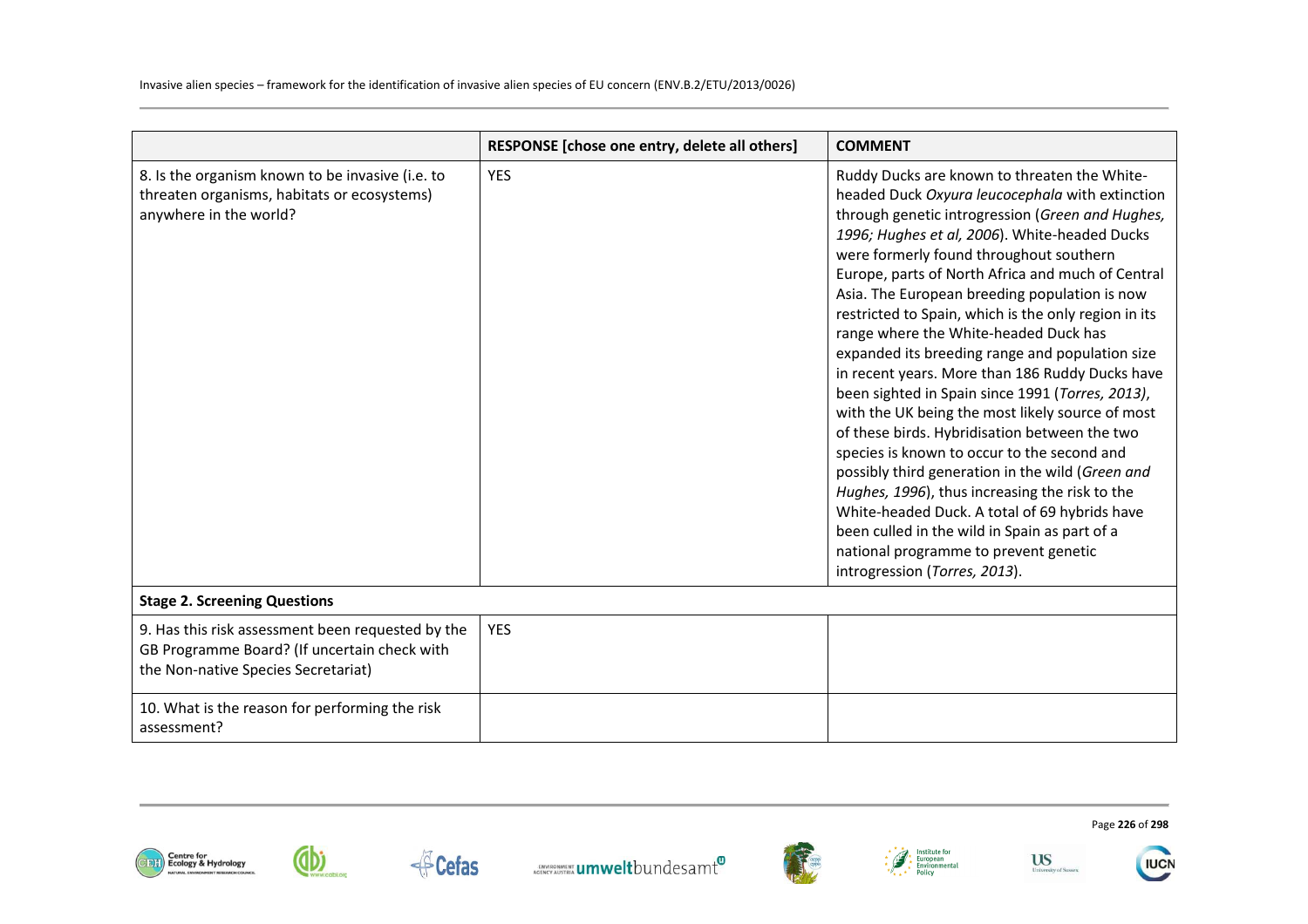|                                                                                                                                                                                                                                                                                           | RESPONSE [chose one entry, delete all others] | <b>COMMENT</b> |
|-------------------------------------------------------------------------------------------------------------------------------------------------------------------------------------------------------------------------------------------------------------------------------------------|-----------------------------------------------|----------------|
| 11. Does the organism have intrinsic attributes<br>that indicate that it could be invasive, i.e.<br>threaten species, habitats or ecosystems?                                                                                                                                             |                                               |                |
| 12. Does the organism occur outside effective<br>containment in GB?                                                                                                                                                                                                                       |                                               |                |
| 13. Is the organism widely distributed in GB?                                                                                                                                                                                                                                             |                                               |                |
| 14. Does at least one species (for herbivores,<br>predators and parasites) or suitable habitat vital<br>for the survival, development and multiplication<br>of the organism occur in GB, in the open, in<br>protected conditions or both?                                                 |                                               |                |
| 15. Does the organism require another species for<br>critical stages in its life cycle such as growth (e.g.<br>root symbionts), reproduction (e.g. pollinators;<br>egg incubators), spread (e.g. seed dispersers) and<br>transmission, (e.g. vectors)?                                    |                                               |                |
| 16. Is the other critical species identified in<br>question 12 (or a similar species that may provide<br>a similar function) present in GB or likely to be<br>introduced? If in doubt, then a separate<br>assessment of the probability of introduction of<br>this species may be needed. |                                               |                |
| 17. Does the known geographical distribution of<br>the organism include ecoclimatic zones<br>comparable with those of GB or sufficiently<br>similar for the organism to survive and thrive?                                                                                               |                                               |                |











Page **227** of **298**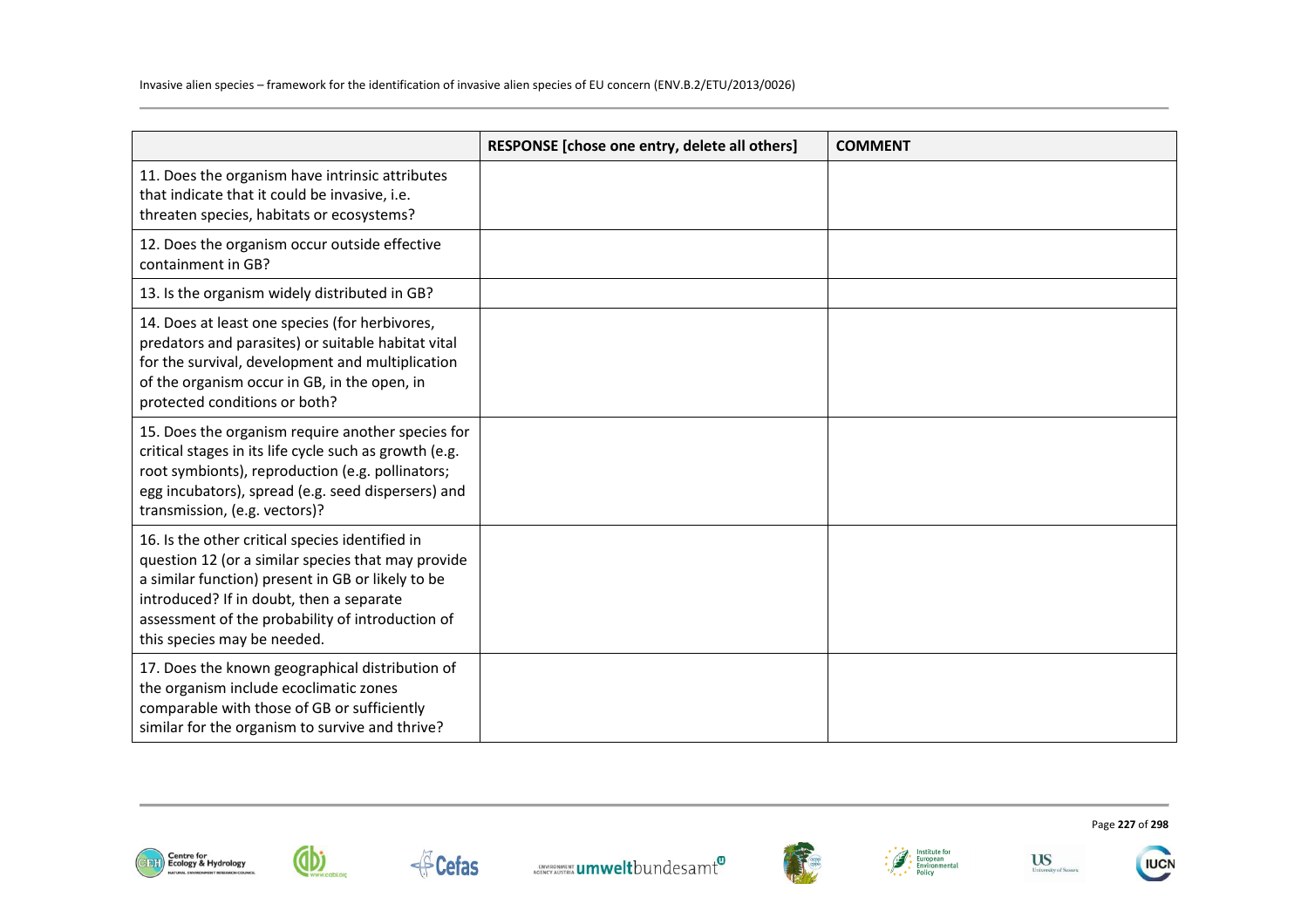|                                                                                                                                                                                            | RESPONSE [chose one entry, delete all others] | <b>COMMENT</b> |
|--------------------------------------------------------------------------------------------------------------------------------------------------------------------------------------------|-----------------------------------------------|----------------|
| 18. Could the organism establish under protected<br>conditions (e.g. glasshouses, aquaculture facilities,<br>terraria, zoological gardens) in GB?                                          |                                               |                |
| 19. Has the organism entered and established<br>viable (reproducing) populations in new areas<br>outside its original range, either as a direct or<br>indirect result of man's activities? |                                               |                |
| 20. Can the organism spread rapidly by natural<br>means or by human assistance?                                                                                                            |                                               |                |
| 21. Could the organism as such, or acting as a<br>vector, cause economic, environmental or social<br>harm in GB?                                                                           |                                               |                |

# **SECTION B – Detailed assessment**

| <b>PROBABILITY OF ENTRY</b>                                                                                                                                                                                                                                                                                                                                                                                                                             |                 |                   |                                                    |
|---------------------------------------------------------------------------------------------------------------------------------------------------------------------------------------------------------------------------------------------------------------------------------------------------------------------------------------------------------------------------------------------------------------------------------------------------------|-----------------|-------------------|----------------------------------------------------|
| Important instructions:                                                                                                                                                                                                                                                                                                                                                                                                                                 |                 |                   |                                                    |
| 29. Entry is the introduction of an organism into European Union. Not to be confused with spread, the movement of an organism within the EU.<br>30. For organisms which are already present in the EU, only complete the entry section for current active pathways of entry or if relevant potential<br>future pathways. The entry section need not be completed for organisms which have entered in the past and have no current pathways of<br>entry. |                 |                   |                                                    |
| <b>QUESTION</b>                                                                                                                                                                                                                                                                                                                                                                                                                                         | <b>RESPONSE</b> | <b>CONFIDENCE</b> | <b>COMMENT</b>                                     |
| 11 How many active nathways ass relevant to the                                                                                                                                                                                                                                                                                                                                                                                                         | <b>CCIAL</b>    | பட்ட              | The main rick of entry is by means of essance from |

| 1.1. How many active pathways are relevant to the<br>potential entry of this organism? | FEW | HIGH | The main risk of entry is by means of escapes from<br>collections of captive waterfowl - this was the original<br>entry pathway which allowed the species to become<br>established in the EU. Returns from a 1995 survey |
|----------------------------------------------------------------------------------------|-----|------|--------------------------------------------------------------------------------------------------------------------------------------------------------------------------------------------------------------------------|
| (If there are no active pathways or potential future)                                  |     |      |                                                                                                                                                                                                                          |
|                                                                                        |     |      |                                                                                                                                                                                                                          |





dbi





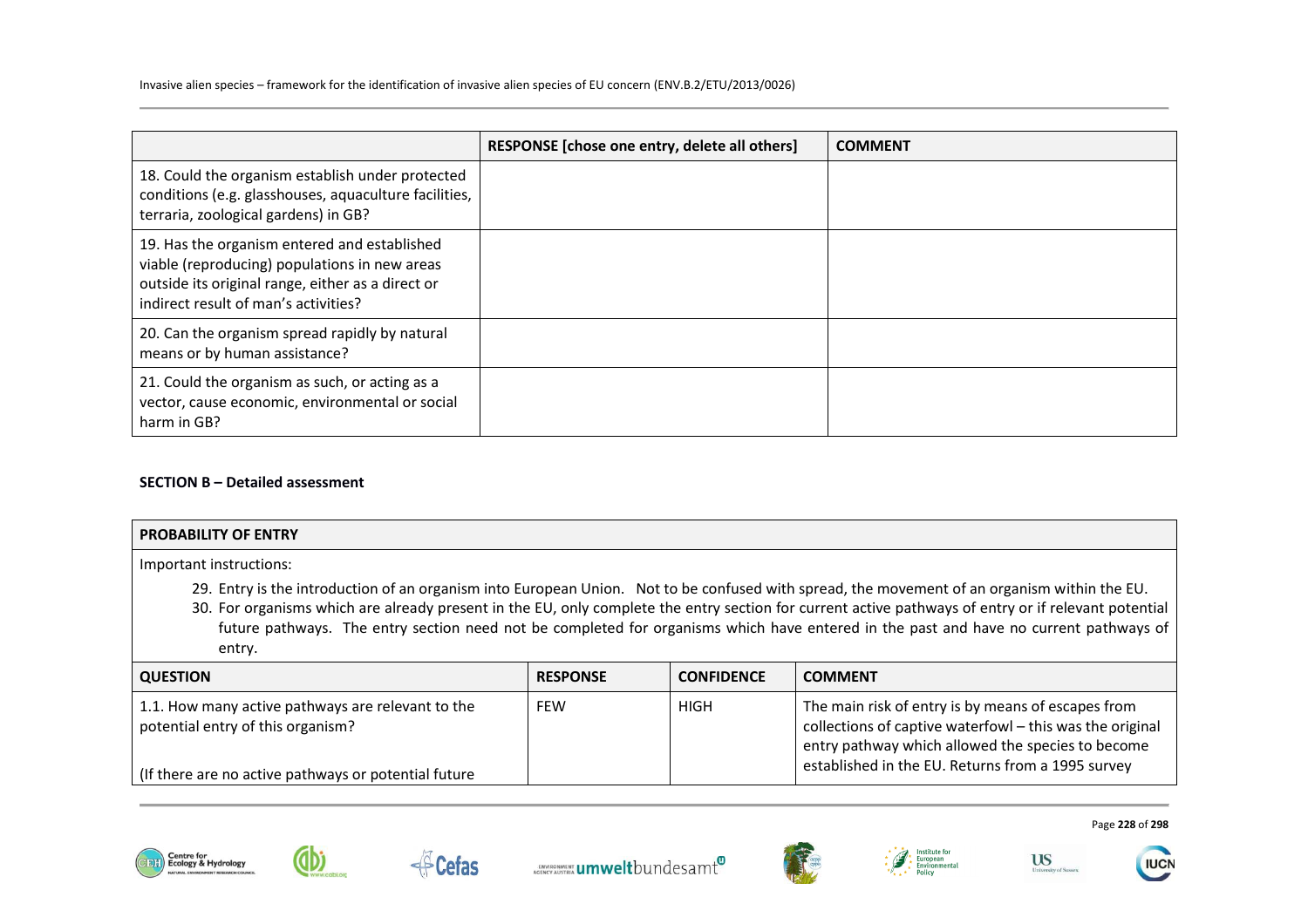| pathways respond N/A and move to the Establishment | conducted in 39 European countries (Callahan et al,        |
|----------------------------------------------------|------------------------------------------------------------|
| section)                                           | 1997) reported a total of 741 birds. However it was        |
|                                                    | estimated that the true number of Ruddy Ducks at that      |
|                                                    | time was in excess of 3,300 and thought to be              |
|                                                    | increasing. Observed levels for duckling production        |
|                                                    | suggested that the captive population had a high           |
|                                                    | capacity for growth, particularly in Belgium, The          |
|                                                    | Netherlands, UK, France and Germany, which held the        |
|                                                    | largest captive populations. There are significant gaps    |
|                                                    | in more recent data. At least 50 and probably more         |
|                                                    | Ruddy Ducks are still held in private waterfowl            |
|                                                    | collections in the UK (Baz Hughes, pers. comm.). Ruddy     |
|                                                    | Ducks also occur in waterfowl collections in a number      |
|                                                    | of European countries but in most cases there is no        |
|                                                    | obligation to register birds and no official estimates are |
|                                                    | available. Data from Cranswick and Hall (2010) state       |
|                                                    | that there are probably over 100 in France and             |
|                                                    | between 10 and 100 in Luxemburg but no data are            |
|                                                    | available for other EU states. Given the estimated         |
|                                                    | numbers in the UK, France and Luxemburg, it is likely      |
|                                                    | that the number of captive Ruddy Ducks across the EU       |
|                                                    | will still number 1,000 or more. There is a risk that      |
|                                                    | further escapes (or releases) could either bolster the     |
|                                                    | remaining feral population or allow re-establishment       |
|                                                    | once the current feral population has been eradicated.     |
|                                                    | Ruddy Ducks can be kept and bred in captivity in many      |
|                                                    | EU states including the UK, France, Belgium,               |
|                                                    | Netherlands, Denmark, Germany and Italy. The trading       |
|                                                    | of Ruddy Ducks is also legal in most EU states including   |
|                                                    | the Netherlands, Belgium, Italy, the UK (under licence)    |
|                                                    | and France (under licence). With only two exceptions       |
|                                                    | (Hungary and Latvia), no member states monitor the         |
|                                                    | status and distribution of captive Ruddy Ducks             |











Page **229** of **298** 

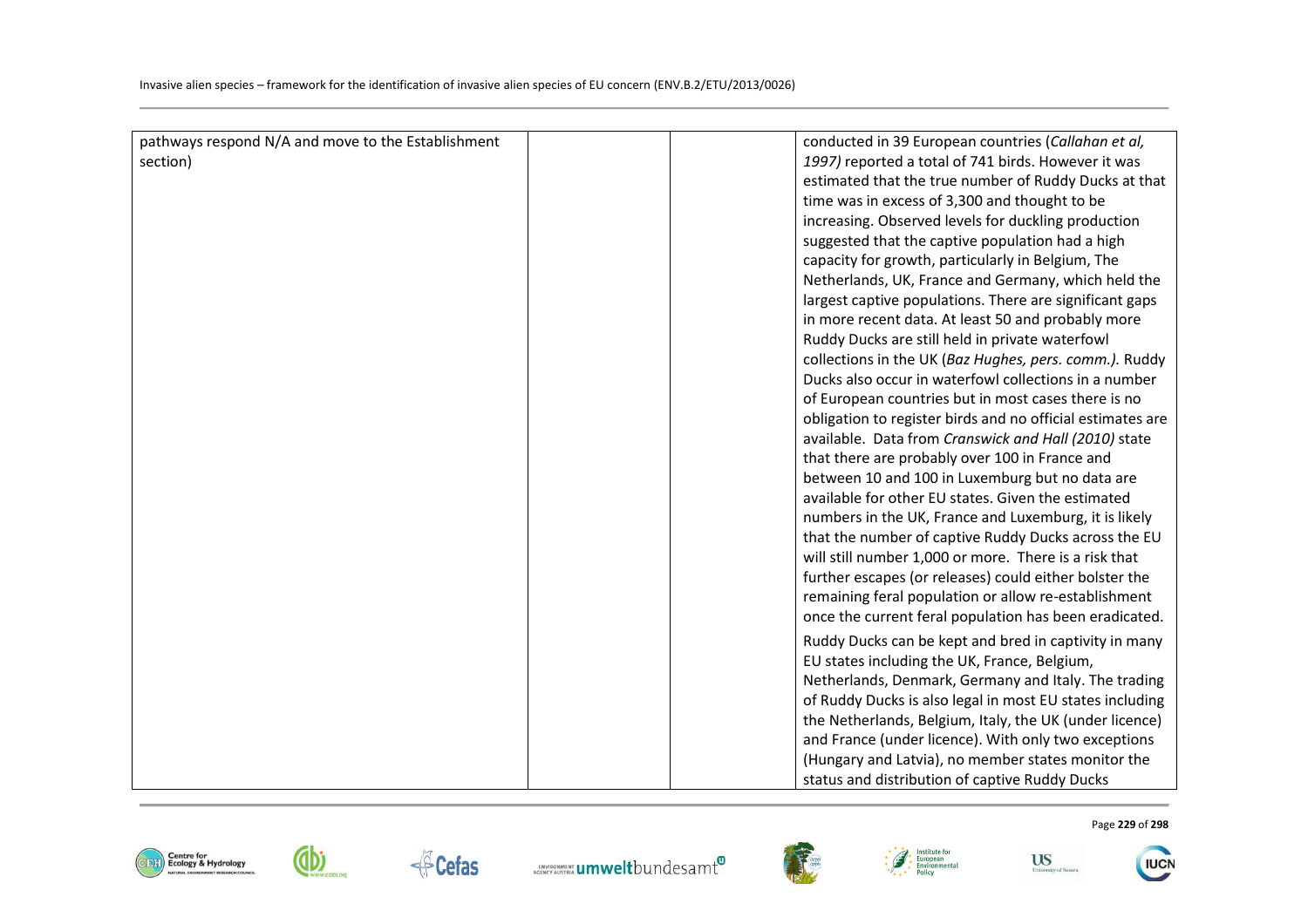|                                                                                                                                                                                                                            |                                                                    | (Cranswick and Hall, 2010).<br>Most (but not all) member states have legislation<br>prohibiting escapes or releases (Cranswick and Hall,<br>2010) but because so few member states monitor the<br>status and distribution of captive birds, such legislation<br>may be difficult to enforce.<br>NB The original pathway of entry involved a series of<br>escapes (and the deliberate release of three females) |
|----------------------------------------------------------------------------------------------------------------------------------------------------------------------------------------------------------------------------|--------------------------------------------------------------------|----------------------------------------------------------------------------------------------------------------------------------------------------------------------------------------------------------------------------------------------------------------------------------------------------------------------------------------------------------------------------------------------------------------|
|                                                                                                                                                                                                                            |                                                                    | from a waterfowl collection in southern England.<br>Breeding in the wild was first recorded in 1960<br>(Hudson, 1976) and this led to the establishment of a<br>feral population which numbered c6,000 by the year<br>2000 (Kershaw and Hughes, 2002). This was<br>subsequently greatly reduced by an eradication<br>programme to a current population of<br>approximately 40 individuals.                     |
| 1.2. List relevant pathways through which the organism<br>could enter. Where possible give detail about the<br>specific origins and end points of the pathways.<br>For each pathway answer questions 1.3 to 1.10 (copy and | 1. Escape or<br>release of captive<br>birds already held<br>in EU. |                                                                                                                                                                                                                                                                                                                                                                                                                |
| paste additional rows at the end of this section as<br>necessary).<br>Pathway name:                                                                                                                                        |                                                                    | ESCAPE OR RELEASE OF CAPTIVE BIRDS ALREADY HELD IN THE EU                                                                                                                                                                                                                                                                                                                                                      |















Page **230** of **298**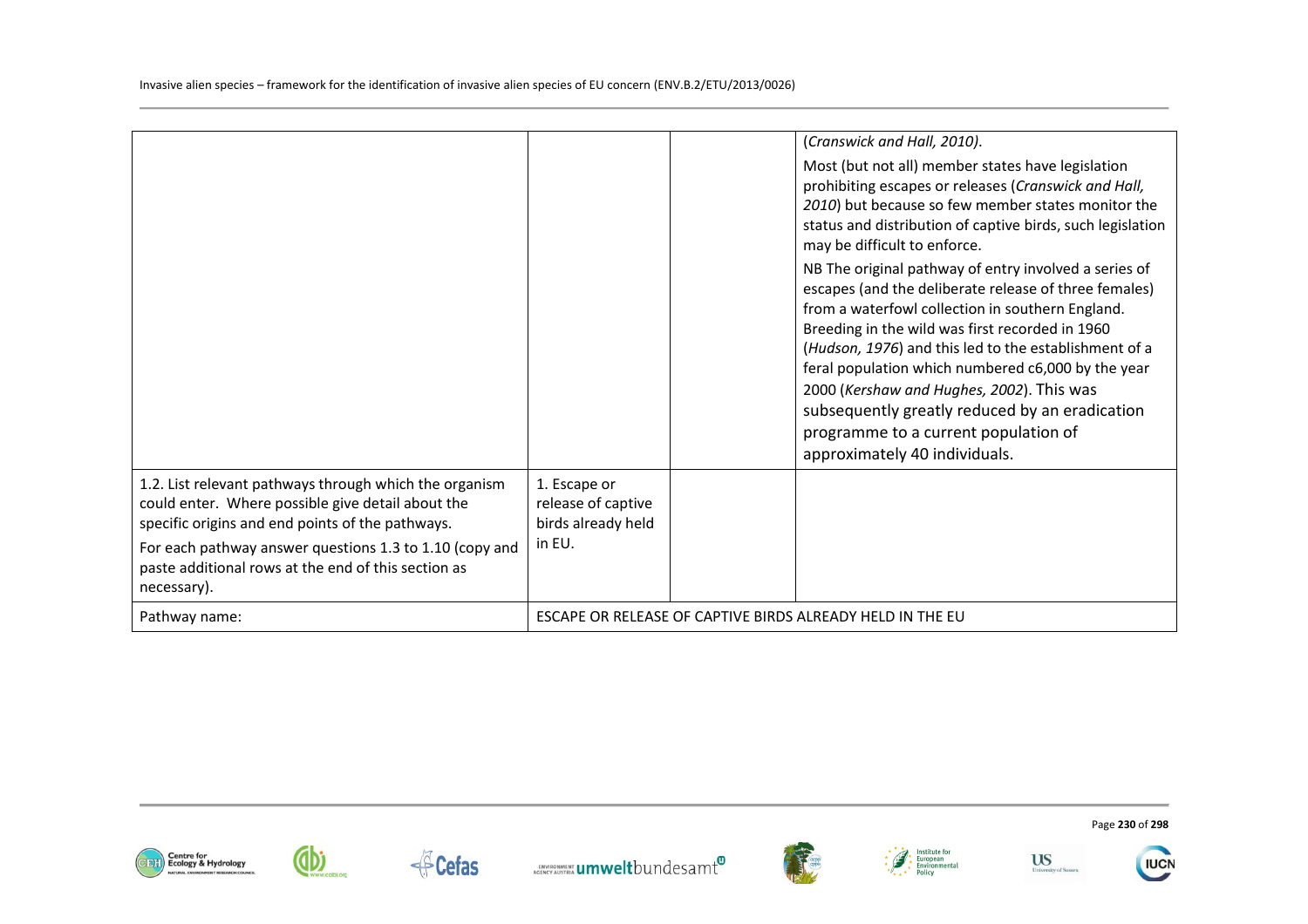| 1.3. Is entry along this pathway intentional (e.g. the<br>organism is imported for trade) or accidental (the<br>organism is a contaminant of imported goods)?<br>(If intentional, only answer questions 1.4, 1.9, 1.10, 1.11)                                        | <b>INTENTIONAL</b> | <b>MEDIUM</b> | The species was intentionally imported from the US in<br>the 1940s and is intentionally kept in a number of<br>waterfowl collections. The original wild population in<br>the UK derived from a number of birds which were<br>deliberately not pinioned which effectively meant that<br>they were intentionally released from captivity. A small<br>number of birds were intentionally released directly<br>into the wild when they were released at a local<br>reservoir in order to augment the very small exiting<br>breeding population (Hudson, 1976). This scenario<br>could still occur in a number of member states given<br>the numbers of captive birds still held.                                                                                                                                                                                                                                              |
|----------------------------------------------------------------------------------------------------------------------------------------------------------------------------------------------------------------------------------------------------------------------|--------------------|---------------|---------------------------------------------------------------------------------------------------------------------------------------------------------------------------------------------------------------------------------------------------------------------------------------------------------------------------------------------------------------------------------------------------------------------------------------------------------------------------------------------------------------------------------------------------------------------------------------------------------------------------------------------------------------------------------------------------------------------------------------------------------------------------------------------------------------------------------------------------------------------------------------------------------------------------|
| 1.4. How likely is it that large numbers of the organism<br>will travel along this pathway from the point(s) of origin<br>over the course of one year?<br>Subnote: In your comment discuss how likely the<br>organism is to get onto the pathway in the first place. | <b>VERY LIKELY</b> | <b>MEDIUM</b> | Although there is no official data on numbers of<br>captive Ruddy Ducks in the EU, it seems likely that<br>there could be over 1,000 held in waterfowl collections<br>in the EU. There are probably more than 100 in France<br>alone (Cranswick and Hall, 2010) with at least 50 in the<br>UK (Baz Hughes, pers. comm.). A high proportion of<br>keepers will be aware of the risks posed by the escape<br>of this species but it remains possible that small<br>numbers may escape into the wild and if these were of<br>mixed sexes in the same area they would have the<br>potential to establish a feral population. It is legal to<br>keep Ruddy Ducks in captivity in many EU countries,<br>and although some governments ban or restrict trade,<br>it remains legal to trade Ruddy Ducks without a licence<br>in at nine member states including Belgium, Italy and<br>the Netherlands (Cranswick and Hall, 2010). |















**IUCN**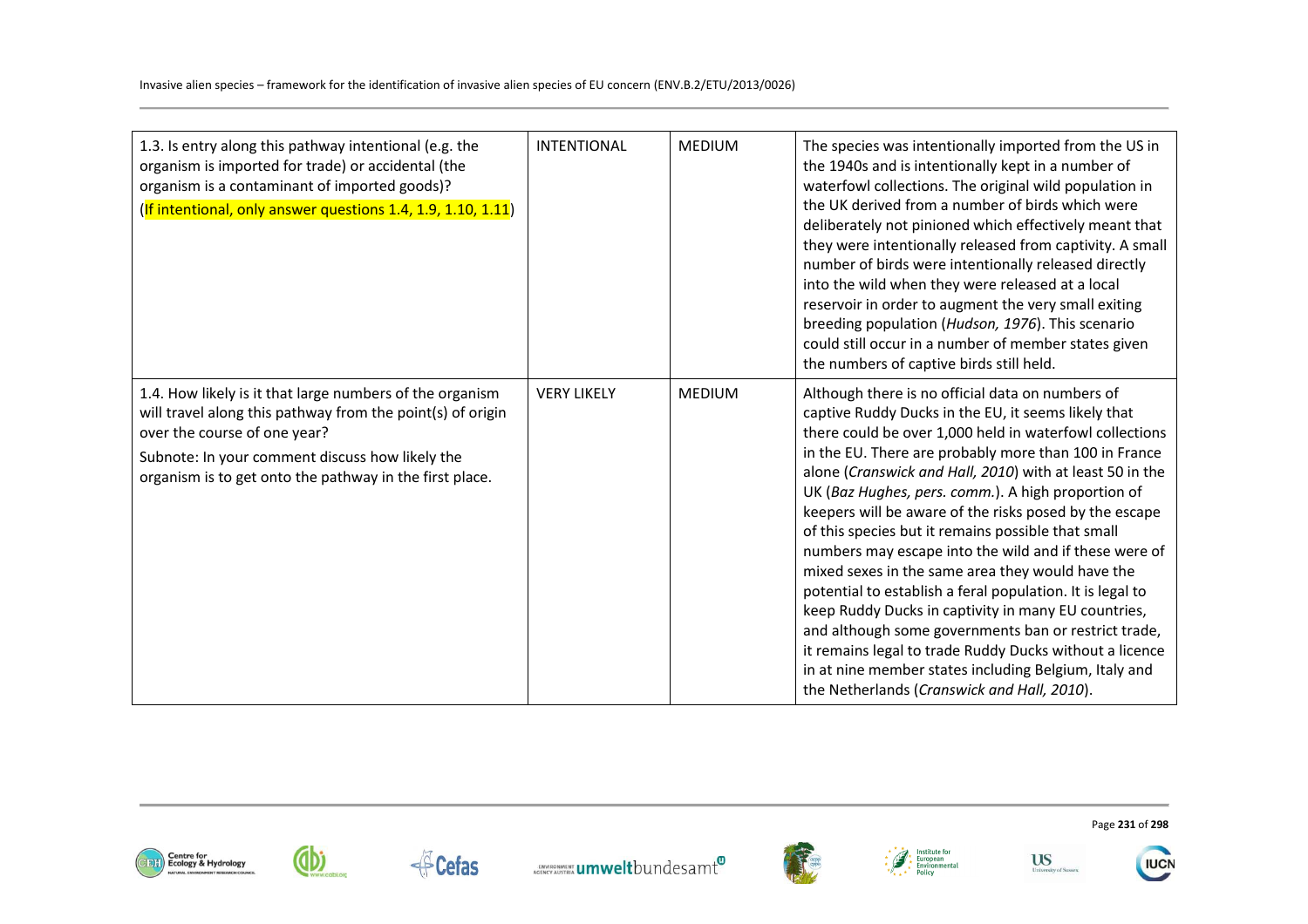| 1.5. How likely is the organism to survive during passage<br>along the pathway (excluding management practices that<br>would kill the organism)?<br>Subnote: In your comment consider whether the<br>organism could multiply along the pathway. | <b>NOT APPLICABLE</b> | <b>NOT</b><br>APPLICABLE        |                                                                                                                                                                                                                                                                                                                                                                                                                                                                |
|-------------------------------------------------------------------------------------------------------------------------------------------------------------------------------------------------------------------------------------------------|-----------------------|---------------------------------|----------------------------------------------------------------------------------------------------------------------------------------------------------------------------------------------------------------------------------------------------------------------------------------------------------------------------------------------------------------------------------------------------------------------------------------------------------------|
| 1.6. How likely is the organism to survive existing<br>management practices during passage along the<br>pathway?                                                                                                                                | <b>NOT APPLICABLE</b> | <b>NOT</b><br><b>APPLICABLE</b> |                                                                                                                                                                                                                                                                                                                                                                                                                                                                |
| 1.7. How likely is the organism to enter EU undetected?                                                                                                                                                                                         | <b>NOT APPLICABLE</b> | <b>NOT</b><br><b>APPLICABLE</b> |                                                                                                                                                                                                                                                                                                                                                                                                                                                                |
| 1.8. How likely is the organism to arrive during the<br>months of the year most appropriate for establishment?                                                                                                                                  | <b>NOT APPLICABLE</b> | <b>NOT</b><br><b>APPLICABLE</b> |                                                                                                                                                                                                                                                                                                                                                                                                                                                                |
| 1.9. How likely is the organism to be able to transfer from<br>the pathway to a suitable habitat or host?                                                                                                                                       | <b>VERY LIKELY</b>    | <b>HIGH</b>                     | Ruddy Ducks are highly mobile and have shown that<br>they can transfer quickly from captivity to suitable<br>habitat in the wild (Hudson, 1976 and Hughes et al,<br>1999).                                                                                                                                                                                                                                                                                     |
| 1.10. Estimate the overall likelihood of entry into the EU<br>based on this pathway?                                                                                                                                                            | <b>VERY LIKELY</b>    | <b>MEDIUM</b>                   | Escapes from captivity were the source of the feral<br>population which became established in the UK in the<br>1960s (Hudson, 1976) and in France, Belgium and the<br>Netherlands in the 1990s. Although less likely to occur<br>now due to better management of captive birds and<br>better education regarding the risks of release, it is still<br>very likely that small numbers of mixed sexes could<br>escape into the wild and form a feral population. |
| 1.11. Estimate the overall likelihood of entry into the EU<br>based on all pathways (comment on the key issues that<br>lead to this conclusion).                                                                                                | <b>VERY LIKELY</b>    | <b>HIGH</b>                     | A feral population became established in the UK in the<br>1960s based on this pathway, and given the numbers<br>of captive birds in collections in the EU, this could be<br>repeated in a number of member states.                                                                                                                                                                                                                                             |





**E**Cefas









Page **232** of **298** 



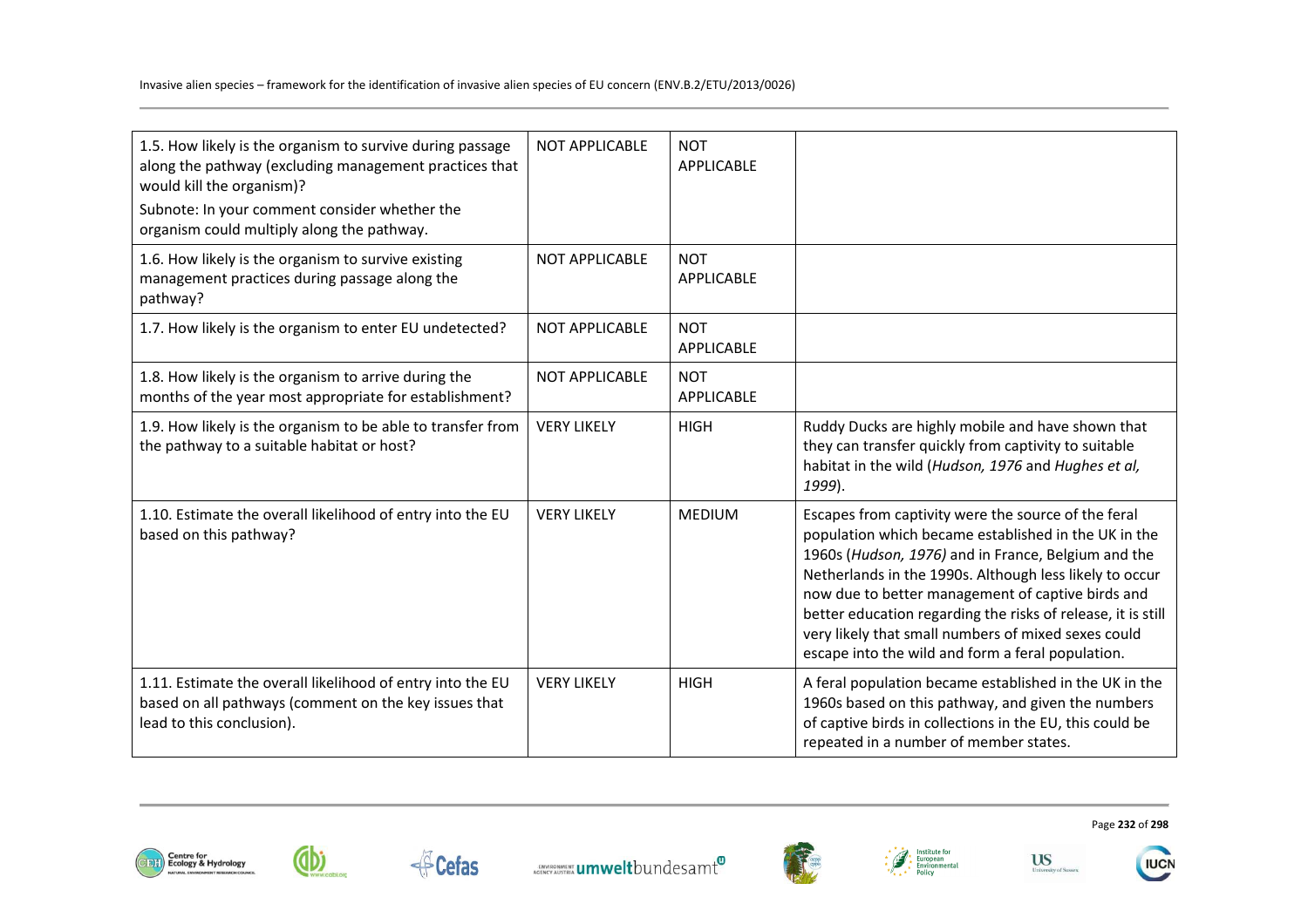Invasive alien species – framework for the identification of invasive alien species of EU concern (ENV.B.2/ETU/2013/0026)

| PROBABILITY OF ESTABLISHMENT                                                                                                                                                                                                                                     |                                                |                                 |                |  |
|------------------------------------------------------------------------------------------------------------------------------------------------------------------------------------------------------------------------------------------------------------------|------------------------------------------------|---------------------------------|----------------|--|
| Important instructions:<br>31. For organisms which are already well established in EU, only complete questions 1.15 and 1.21 then move onto the spread section. If uncertain,<br>check with the Non-native Species Secretariat.                                  |                                                |                                 |                |  |
| <b>QUESTION</b>                                                                                                                                                                                                                                                  | <b>RESPONSE</b>                                | <b>CONFIDENCE</b>               | <b>COMMENT</b> |  |
| 1.12. How likely is it that the organism will be able to<br>establish in the EU based on the similarity between<br>climatic conditions in the EU and the organism's current<br>distribution?                                                                     | NOT APPLICABLE -<br><b>ALREADY ESTABLISHED</b> | <b>NOT</b><br><b>APPLICABLE</b> |                |  |
| 1.13. How likely is it that the organism will be able to<br>establish in the EU based on the similarity between other<br>abiotic conditions in the EU and the organism's current<br>distribution?                                                                | NOT APPLICABLE -<br><b>ALREADY ESTABLISHED</b> | <b>NOT</b><br><b>APPLICABLE</b> |                |  |
| 1.14. How likely is it that the organism will become<br>established in protected conditions (in which the<br>environment is artificially maintained, such as wildlife<br>parks, glasshouses, aquaculture facilities, terraria,<br>zoological gardens) in the EU? | NOT APPLICABLE -<br><b>ALREADY ESTABLISHED</b> | <b>NOT</b><br>APPLICABLE        |                |  |
| Subnote: gardens are not considered protected<br>conditions                                                                                                                                                                                                      |                                                |                                 |                |  |













Page **233** of **298**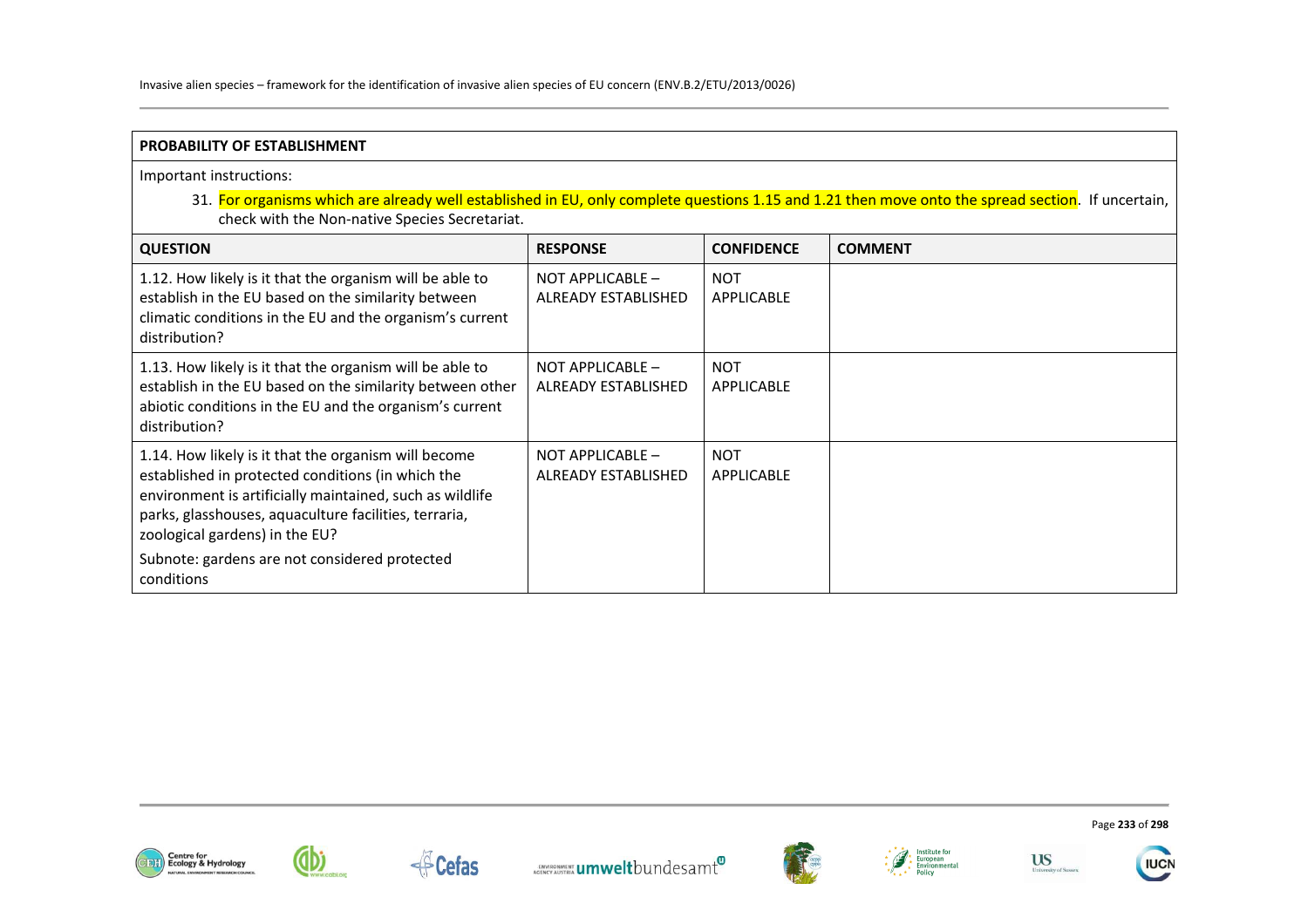| 1.15. How widespread are habitats or species necessary<br>for the survival, development and multiplication of the<br>organism in the EU?                                     | <b>WIDESPREAD</b>                              | <b>HIGH</b>                     | Ruddy Ducks can survive on a wide range of<br>lowland waters, and breeding pairs have been<br>noted in several member states (Sweden, Ireland,<br>UK, France, Belgium, Germany, Spain and the<br>Netherlands (Cranswick and Hall, 2010)). In their<br>native range Ruddy Ducks breed in a number of<br>biogeographic regions - the Andes from southern<br>Chile up to Colombia, parts of Central America,<br>Mexico, United States, Canada, and a number of<br>Caribbean islands (del Hoyo et al, 1992). Given<br>this huge range in the Americas, it is likely that<br>this will also be the case in Europe and also large<br>parts of Asia. |
|------------------------------------------------------------------------------------------------------------------------------------------------------------------------------|------------------------------------------------|---------------------------------|-----------------------------------------------------------------------------------------------------------------------------------------------------------------------------------------------------------------------------------------------------------------------------------------------------------------------------------------------------------------------------------------------------------------------------------------------------------------------------------------------------------------------------------------------------------------------------------------------------------------------------------------------|
| 1.16. If the organism requires another species for critical<br>stages in its life cycle then how likely is the organism to<br>become associated with such species in the EU? | <b>NOT APPLICABLE</b>                          | <b>NOT</b><br><b>APPLICABLE</b> |                                                                                                                                                                                                                                                                                                                                                                                                                                                                                                                                                                                                                                               |
| 1.17. How likely is it that establishment will occur despite                                                                                                                 | NOT APPLICABLE -                               | <b>NOT</b>                      |                                                                                                                                                                                                                                                                                                                                                                                                                                                                                                                                                                                                                                               |
| competition from existing species in the EU?                                                                                                                                 | <b>ALREADY ESTABLISHED</b>                     | <b>APPLICABLE</b>               |                                                                                                                                                                                                                                                                                                                                                                                                                                                                                                                                                                                                                                               |
| 1.18. How likely is it that establishment will occur despite<br>predators, parasites or pathogens already present in the<br>EU?                                              | NOT APPLICABLE -<br><b>ALREADY ESTABLISHED</b> | <b>NOT</b><br>APPLICABLE        |                                                                                                                                                                                                                                                                                                                                                                                                                                                                                                                                                                                                                                               |
| 1.19. How likely is the organism to establish despite                                                                                                                        | NOT APPLICABLE -                               | <b>NOT</b>                      |                                                                                                                                                                                                                                                                                                                                                                                                                                                                                                                                                                                                                                               |
| existing management practices in the EU?                                                                                                                                     | <b>ALREADY ESTABLISHED</b>                     | <b>APPLICABLE</b>               |                                                                                                                                                                                                                                                                                                                                                                                                                                                                                                                                                                                                                                               |
| 1.20. How likely are management practices in the EU to                                                                                                                       | NOT APPLICABLE -                               | <b>NOT</b>                      |                                                                                                                                                                                                                                                                                                                                                                                                                                                                                                                                                                                                                                               |
| facilitate establishment?                                                                                                                                                    | <b>ALREADY ESTABLISHED</b>                     | <b>APPLICABLE</b>               |                                                                                                                                                                                                                                                                                                                                                                                                                                                                                                                                                                                                                                               |













Page **234** of **298** 

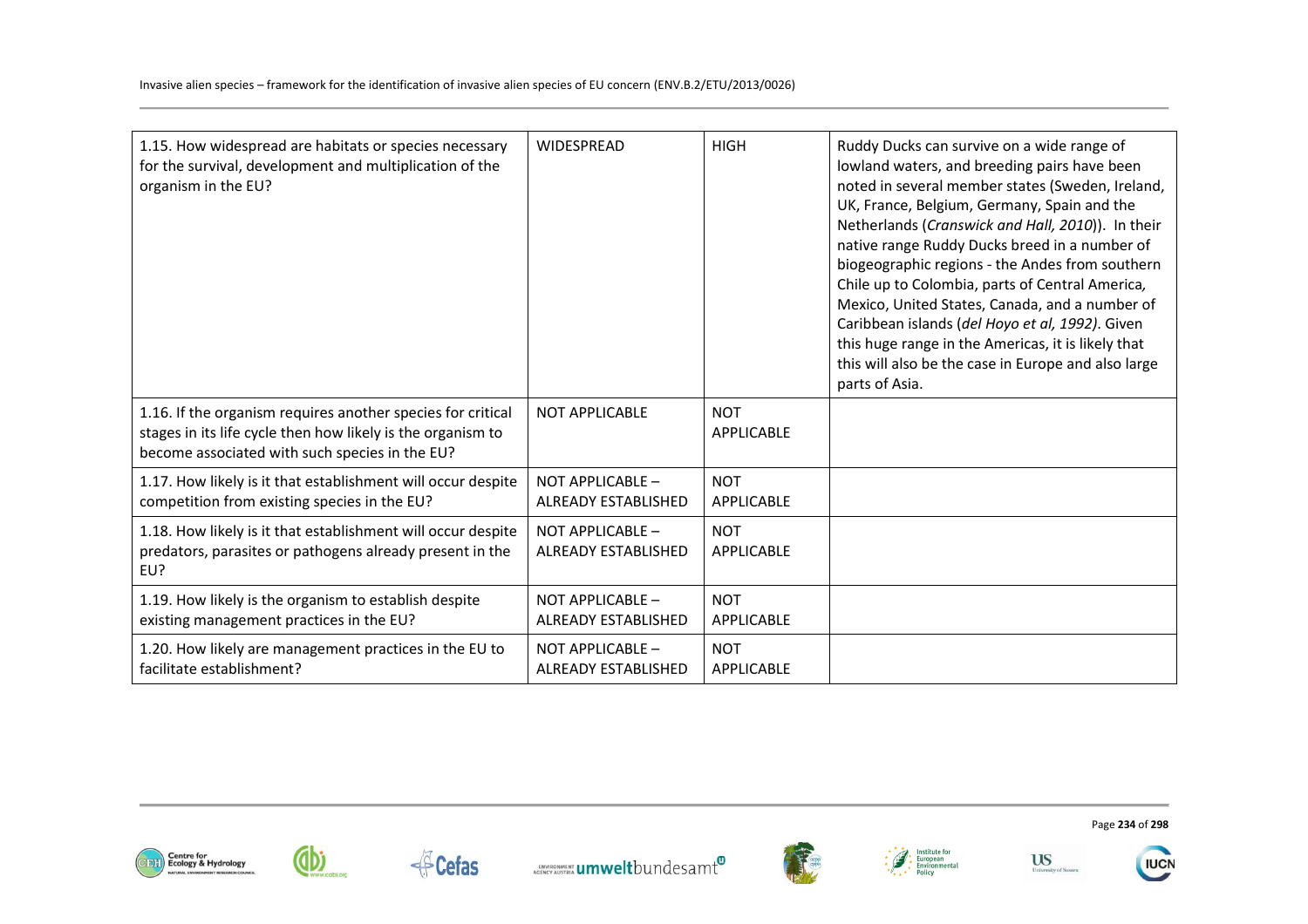| 1.21. How likely is it that biological properties of the<br>organism would allow it to survive eradication campaigns<br>in the EU?                                                                                                                                                          | UNLIKELY                                       | <b>HIGH</b>              | The UK eradication programme has seen numbers<br>fall from around 6,000 in 2000 to a current<br>estimate of 40 (Henderson, 2014), and the<br>biological properties of the Ruddy Duck have<br>proved no hindrance to progress. It is expected<br>that more control work in 2014/15 will see the<br>population reduced still further, and it is expected<br>that functional eradication can be achieved by the<br>end of 2015. |
|---------------------------------------------------------------------------------------------------------------------------------------------------------------------------------------------------------------------------------------------------------------------------------------------|------------------------------------------------|--------------------------|------------------------------------------------------------------------------------------------------------------------------------------------------------------------------------------------------------------------------------------------------------------------------------------------------------------------------------------------------------------------------------------------------------------------------|
| 1.22. How likely are the biological characteristics of the                                                                                                                                                                                                                                  | NOT APPLICABLE -                               | <b>NOT</b>               |                                                                                                                                                                                                                                                                                                                                                                                                                              |
| organism to facilitate its establishment?                                                                                                                                                                                                                                                   | <b>ALREADY ESTABLISHED</b>                     | APPLICABLE               |                                                                                                                                                                                                                                                                                                                                                                                                                              |
| 1.23. How likely is the capacity to spread of the organism                                                                                                                                                                                                                                  | NOT APPLICABLE -                               | <b>NOT</b>               |                                                                                                                                                                                                                                                                                                                                                                                                                              |
| to facilitate its establishment?                                                                                                                                                                                                                                                            | <b>ALREADY ESTABLISHED</b>                     | APPLICABLE               |                                                                                                                                                                                                                                                                                                                                                                                                                              |
| 1.24. How likely is the adaptability of the organism to                                                                                                                                                                                                                                     | NOT APPLICABLE -                               | <b>NOT</b>               |                                                                                                                                                                                                                                                                                                                                                                                                                              |
| facilitate its establishment?                                                                                                                                                                                                                                                               | <b>ALREADY ESTABLISHED</b>                     | APPLICABLE               |                                                                                                                                                                                                                                                                                                                                                                                                                              |
| 1.25. How likely is it that the organism could establish                                                                                                                                                                                                                                    | NOT APPLICABLE -                               | <b>NOT</b>               |                                                                                                                                                                                                                                                                                                                                                                                                                              |
| despite low genetic diversity in the founder population?                                                                                                                                                                                                                                    | <b>ALREADY ESTABLISHED</b>                     | APPLICABLE               |                                                                                                                                                                                                                                                                                                                                                                                                                              |
| 1.26. Based on the history of invasion by this organism<br>elsewhere in the world, how likely is to establish in GB?<br>(If possible, specify the instances in the comments box.)                                                                                                           | NOT APPLICABLE -<br><b>ALREADY ESTABLISHED</b> | <b>NOT</b><br>APPLICABLE |                                                                                                                                                                                                                                                                                                                                                                                                                              |
| 1.27. If the organism does not establish, then how likely<br>is it that transient populations will continue to occur?<br>Subnote: Red-eared Terrapin, a species which cannot re-<br>produce in GB but is established because of continual<br>release, is an example of a transient species. | NOT APPLICABLE -<br><b>ALREADY ESTABLISHED</b> | <b>NOT</b><br>APPLICABLE |                                                                                                                                                                                                                                                                                                                                                                                                                              |
| 1.28. Estimate the overall likelihood of establishment                                                                                                                                                                                                                                      | NOT APPLICABLE -                               | <b>NOT</b>               |                                                                                                                                                                                                                                                                                                                                                                                                                              |
| (mention any key issues in the comment box).                                                                                                                                                                                                                                                | <b>ALREADY ESTABLISHED</b>                     | APPLICABLE               |                                                                                                                                                                                                                                                                                                                                                                                                                              |











Page **235** of **298**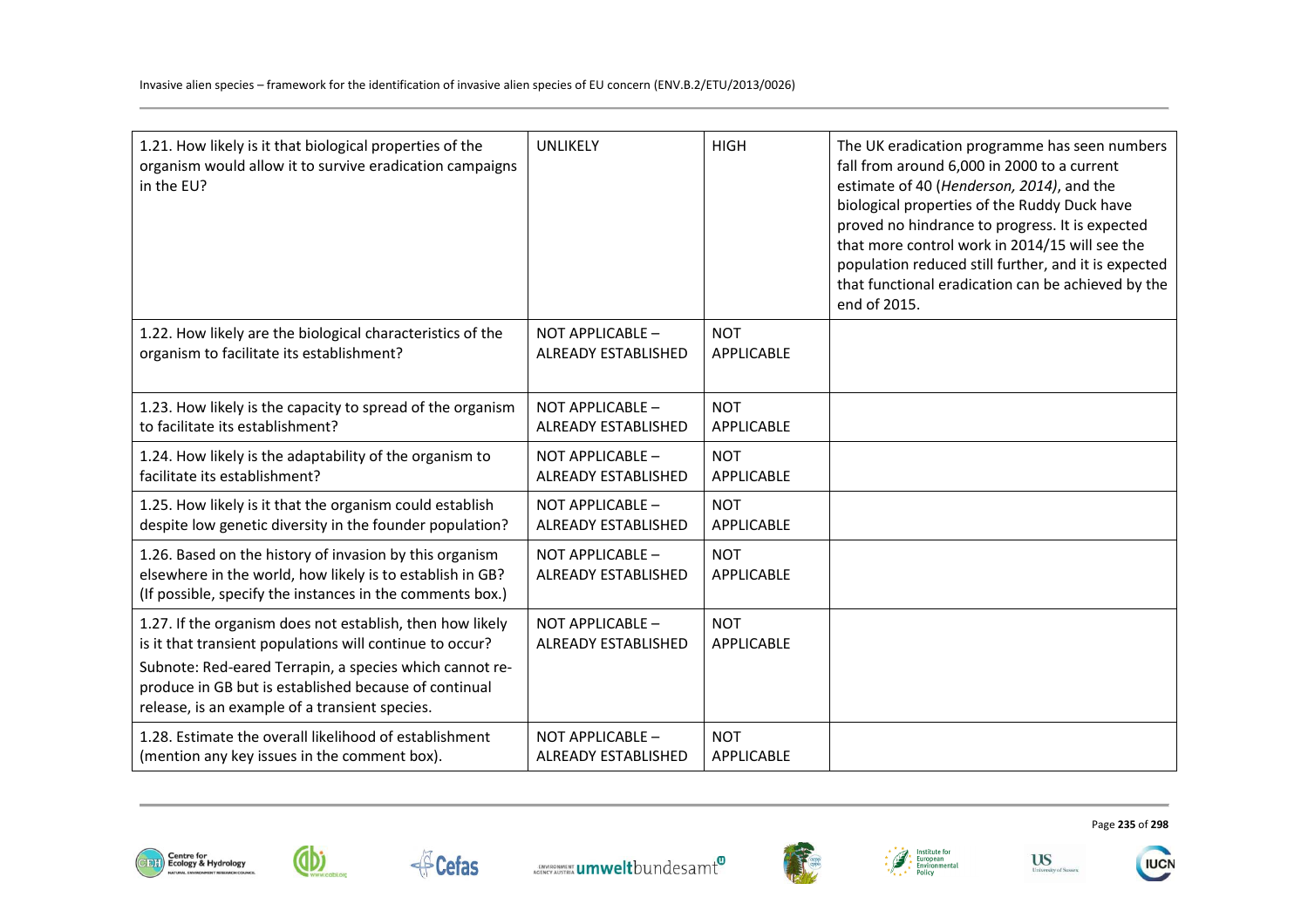### **PROBABILITY OF SPREAD**

### Important notes:

32. Spread is defined as the expansion of the geographical distribution of a pest within an area.

| <b>QUESTION</b>                                                                                                                                              | <b>RESPONSE</b> | <b>CONFIDENCE</b> | <b>COMMENT</b>                                                                                                                                                                                                                                                                                                                                                                                                                                                                                                                                                                                                                                                                          |
|--------------------------------------------------------------------------------------------------------------------------------------------------------------|-----------------|-------------------|-----------------------------------------------------------------------------------------------------------------------------------------------------------------------------------------------------------------------------------------------------------------------------------------------------------------------------------------------------------------------------------------------------------------------------------------------------------------------------------------------------------------------------------------------------------------------------------------------------------------------------------------------------------------------------------------|
| 2.1. How important is the expected spread of this<br>organism in the EU by natural means? (Please list and<br>comment on the mechanisms for natural spread.) | <b>MAJOR</b>    | <b>HIGH</b>       | Ruddy Ducks already have established feral<br>populations in the UK, Belgium, France and the<br>Netherlands. The UK population has fallen by 99%<br>since 2000 as the result of a national eradication<br>programme (Henderson, 2014), while the<br>populations in France, Belgium and the Netherlands<br>have fluctuated, but without the long-term declines<br>achieved in the UK (Cranswick and Hall, 2010 and<br>Robertson et el, 2014). Note that current numbers in<br>the UK are estimated to be approximately 40 birds,<br>with around 250 in France, 50 in the Netherlands and<br>12-15 in Belgium.<br>Experience has shown that Ruddy Ducks are capable                       |
|                                                                                                                                                              |                 |                   | of spreading throughout the EU by natural means.<br>Initial establishment occurred in SW England in the<br>1960s (Hudson, 1976). This was followed by a rapid<br>spread through suitable habitat in the rest of<br>England, Wales and Scotland between the mid-1970s<br>and the late 1990s (Kershaw and Hughes, 2002).<br>Breeding populations were established in The<br>Netherlands and France by the mid-1990s,<br>presumably by birds migrating from the UK<br>(Cranswick and Hall, 2010) and it is known that feral<br>Ruddy Ducks in Europe are highly mobile and capable<br>of covering long distances in order to establish a<br>breeding population e.g. migration to and from |





dbi







Page **236** of **298**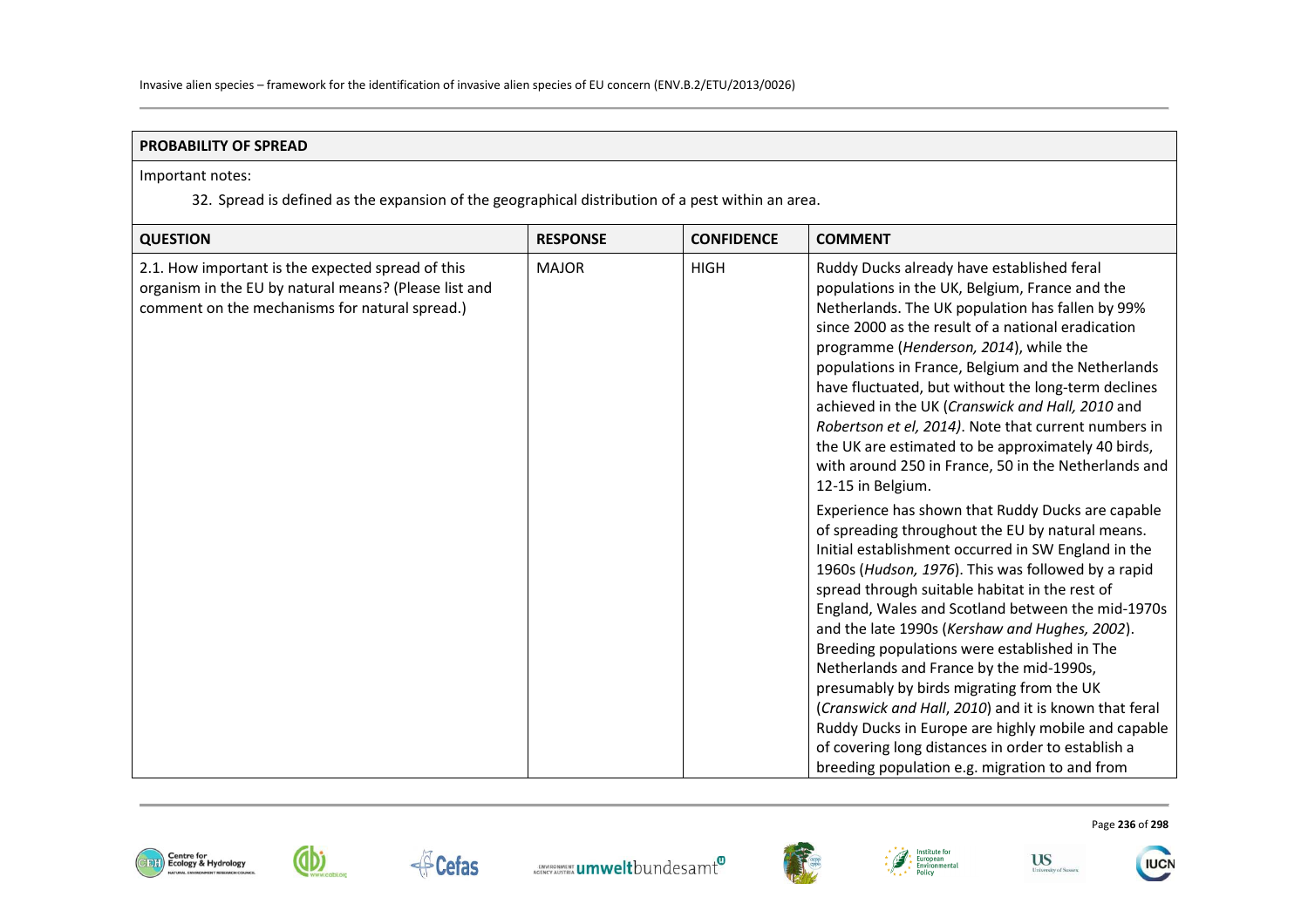Invasive alien species – framework for the identification of invasive alien species of EU concern (ENV.B.2/ETU/2013/0026)

|                                                                                                                                                                           |                                       |             | Iceland (Green and Hughes, 1996 and Muñoz-Fuentes<br>et al, 2006) and the close correlation between the<br>rise and fall of the UK population and numbers being<br>seen annually in Spain over the same period<br>(Henderson, 2009, Cranswick and Hall, 2010 and<br>Munoz-Fuentes et al,                                                                                                                                                                                                                                                                                               |
|---------------------------------------------------------------------------------------------------------------------------------------------------------------------------|---------------------------------------|-------------|----------------------------------------------------------------------------------------------------------------------------------------------------------------------------------------------------------------------------------------------------------------------------------------------------------------------------------------------------------------------------------------------------------------------------------------------------------------------------------------------------------------------------------------------------------------------------------------|
| 2.2. How important is the expected spread of this<br>organism in the EU by human assistance? (Please list and<br>comment on the mechanisms for human-assisted<br>spread.) | <b>MINIMAL</b>                        | <b>HIGH</b> | Once established, spread is usually by natural means,<br>although in theory it would be possible for birds to<br>be deliberately relocated to new areas. In addition, it<br>remains legal to trade Ruddy Ducks without a licence<br>in nine member states (Cranswick and Hall, 2010),<br>which could potentially assist the spread of the<br>species.                                                                                                                                                                                                                                  |
| 2.3. Within the EU, how difficult would it be to contain<br>the organism?                                                                                                 | <b>WITH SOME</b><br><b>DIFFICULTY</b> | <b>HIGH</b> | This would depend on the numbers involved and<br>their locations. Research and experience gained from<br>the eradication programme in the UK have shown<br>that it is possible to significantly reduce numbers<br>even when the population is large and widespread<br>(Henderson, 2009 and Austin et al, 2014), but this<br>entails significant investment in terms of time and<br>money. In France numbers have been contained and<br>reduced more slowly due to access difficulties<br>surrounding the main wintering site at Lac de Grand-<br>Lieu (Alain Caizergues, pers. comm.). |













Page **237** of **298** 

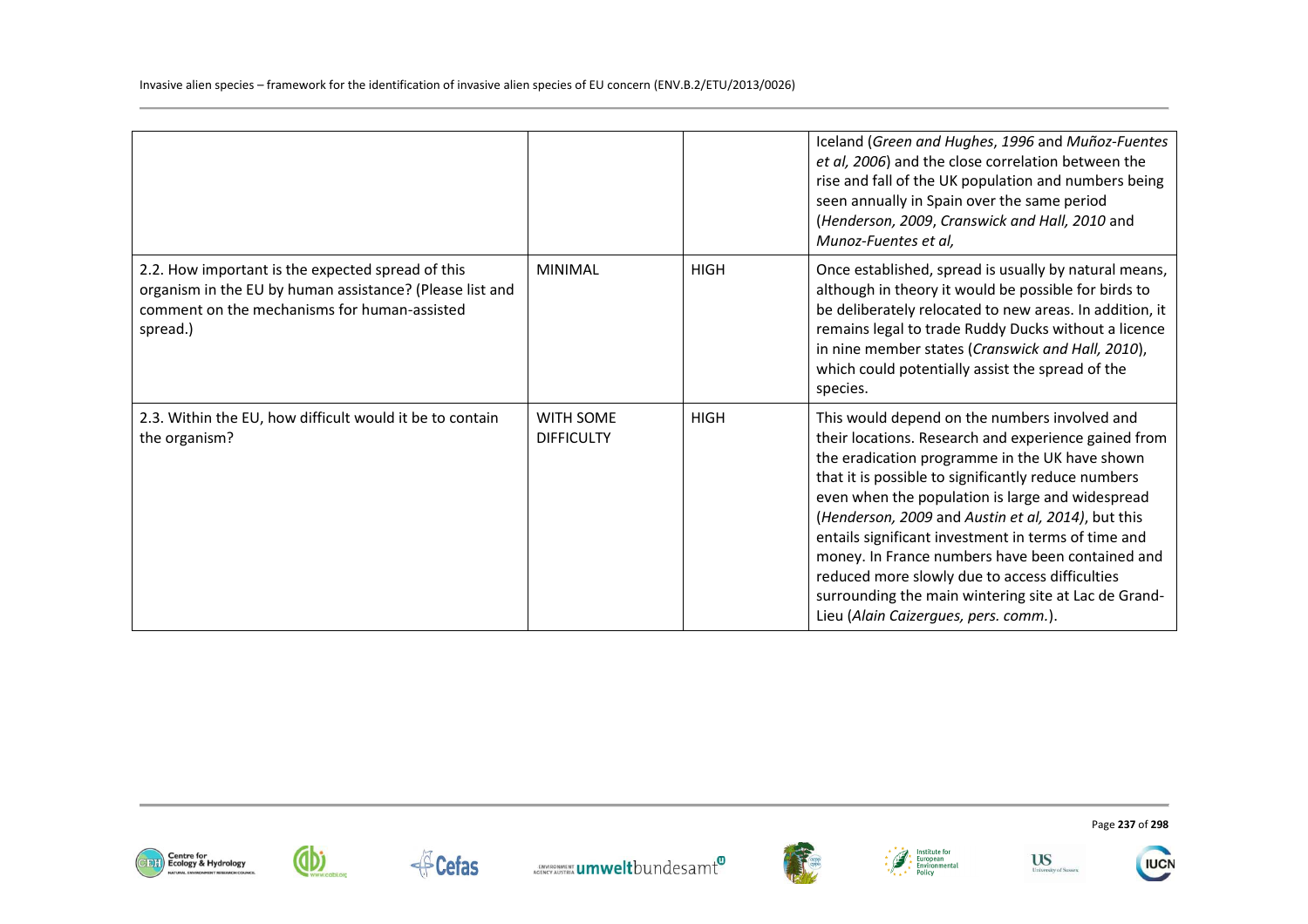| 2.4. Based on the answers to questions on the potential<br>for establishment and spread in the EU, define the area<br>endangered by the organism.                                                    | <b>MOST LOWLAND</b><br>AREAS OF THE EU | <b>HIGH</b> | In their native range Ruddy Ducks breed in a number<br>of biogeographic regions - the Andes from southern<br>Chile up to Colombia, parts of Central America,<br>Mexico, United States, Canada, and a number of<br>Caribbean islands (Del Hoyo et al, 1992). Given this<br>huge range in the Americas (and the spread of Ruddy<br>Ducks in NW Europe to date), it is likely that this will<br>also be the case in the EU and that Ruddy Ducks are<br>probably capable of colonising almost every Member<br>State. The past presence of Ruddy Ducks in Morocco<br>(Hughes et al, 2006) suggests that Ruddy Ducks are<br>also capable of colonising Africa.           |
|------------------------------------------------------------------------------------------------------------------------------------------------------------------------------------------------------|----------------------------------------|-------------|--------------------------------------------------------------------------------------------------------------------------------------------------------------------------------------------------------------------------------------------------------------------------------------------------------------------------------------------------------------------------------------------------------------------------------------------------------------------------------------------------------------------------------------------------------------------------------------------------------------------------------------------------------------------|
| 2.5. What proportion (%) of the area/habitat suitable for<br>establishment (i.e. those parts of the EU where the<br>species could establish), if any, has already been<br>colonised by the organism? | $0 - 10$                               | <b>HIGH</b> | At present the remnant population in the UK<br>occupies a small number of isolated pockets in<br>Scotland, Northern Ireland, north Wales, and central<br>and southern England. Elsewhere in Europe, Ruddy<br>Ducks are regularly present at a number of sites in<br>the western Netherlands, pockets of Flanders, and<br>parts of western France. However the widespread<br>distribution of Ruddy Ducks in the UK before the<br>eradication programme began showed that they can<br>inhabit a wide range of water bodies, so it is likely<br>that the habitat currently colonised represents only a<br>very small proportion of the suitable habitat in the<br>EU. |
| 2.6. What proportion (%) of the area/habitat suitable for<br>establishment, if any, do you expect to have been<br>invaded by the organism five years from now (including<br>any current presence)?   | $0 - 10$                               | LOW         | If control were to cease immediately in all EU states,<br>Ruddy Ducks might be expected to extend into<br>between 8% and 10% of suitable habitat in five<br>years, but there is a large degree of uncertainty<br>around these figures.                                                                                                                                                                                                                                                                                                                                                                                                                             |





**dbi** 







Page **238** of **298**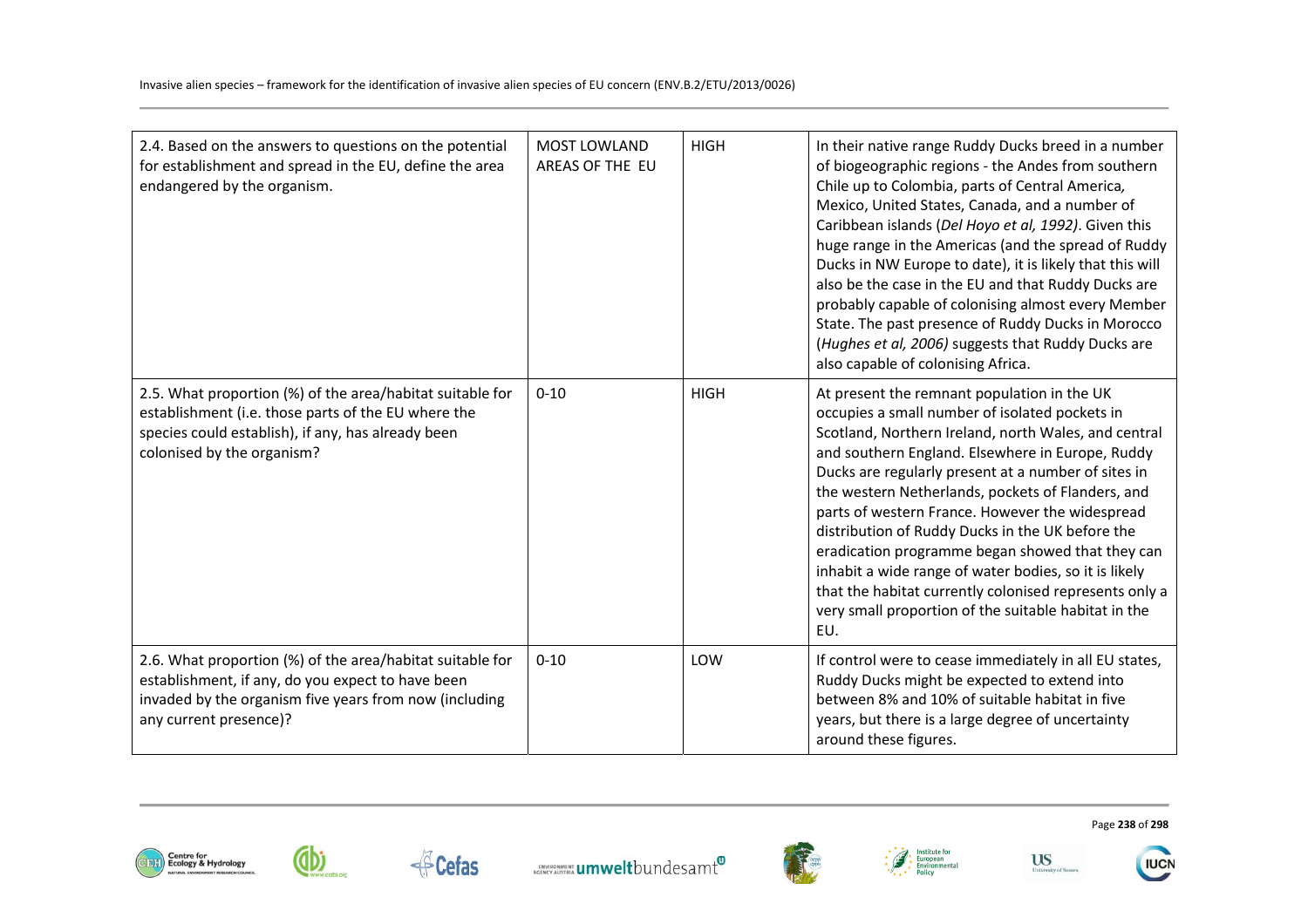Invasive alien species – framework for the identification of invasive alien species of EU concern (ENV.B.2/ETU/2013/0026)

| 2.7. What other timeframe (in years) would be<br>appropriate to estimate any significant further spread of<br>the organism in the EU? (Please comment on why this<br>timeframe is chosen.) | 20                 | <b>MEDIUM</b> | Data from the original colonisation in the UK show<br>that numbers and spread began to increase rapidly<br>about 15 years after first breeding in the wild<br>(Hughes et al, 1999). |
|--------------------------------------------------------------------------------------------------------------------------------------------------------------------------------------------|--------------------|---------------|-------------------------------------------------------------------------------------------------------------------------------------------------------------------------------------|
| 2.8. In this timeframe what proportion (%) of the<br>endangered area/habitat (including any currently<br>occupied areas/habitats) is likely to have been invaded by<br>this organism?      | $10 - 33$          | <b>MEDIUM</b> |                                                                                                                                                                                     |
| 2.9. Estimate the overall potential for future spread for<br>this organism in the EU (using the comment box to<br>indicate any key issues).                                                | <b>VERY LIKELY</b> | <b>HIGH</b>   | Based on evidence of spread during the period 1960<br>-2000 and assuming that control ceases<br>immediately.                                                                        |

## **PROBABILITY OF IMPACT**

Important instructions:

- 33. When assessing potential future impacts, climate change should not be taken into account. This is done in later questions at the end of the assessment.
- 34. Where one type of impact may affect another (e.g. disease may also cause economic impact) the assessor should try to separate the effects (e.g. in this case note the economic impact of disease in the response and comments of the disease question, but do not include them in the economic section).
- 35. Note questions 2.10-2.14 relate to economic impact and 2.15-2.21 to environmental impact. Each set of questions starts with the impact elsewhere in the world, then considers impacts in GB separating known impacts to date (i.e. past and current impacts) from potential future impacts. Key words are in bold for emphasis.













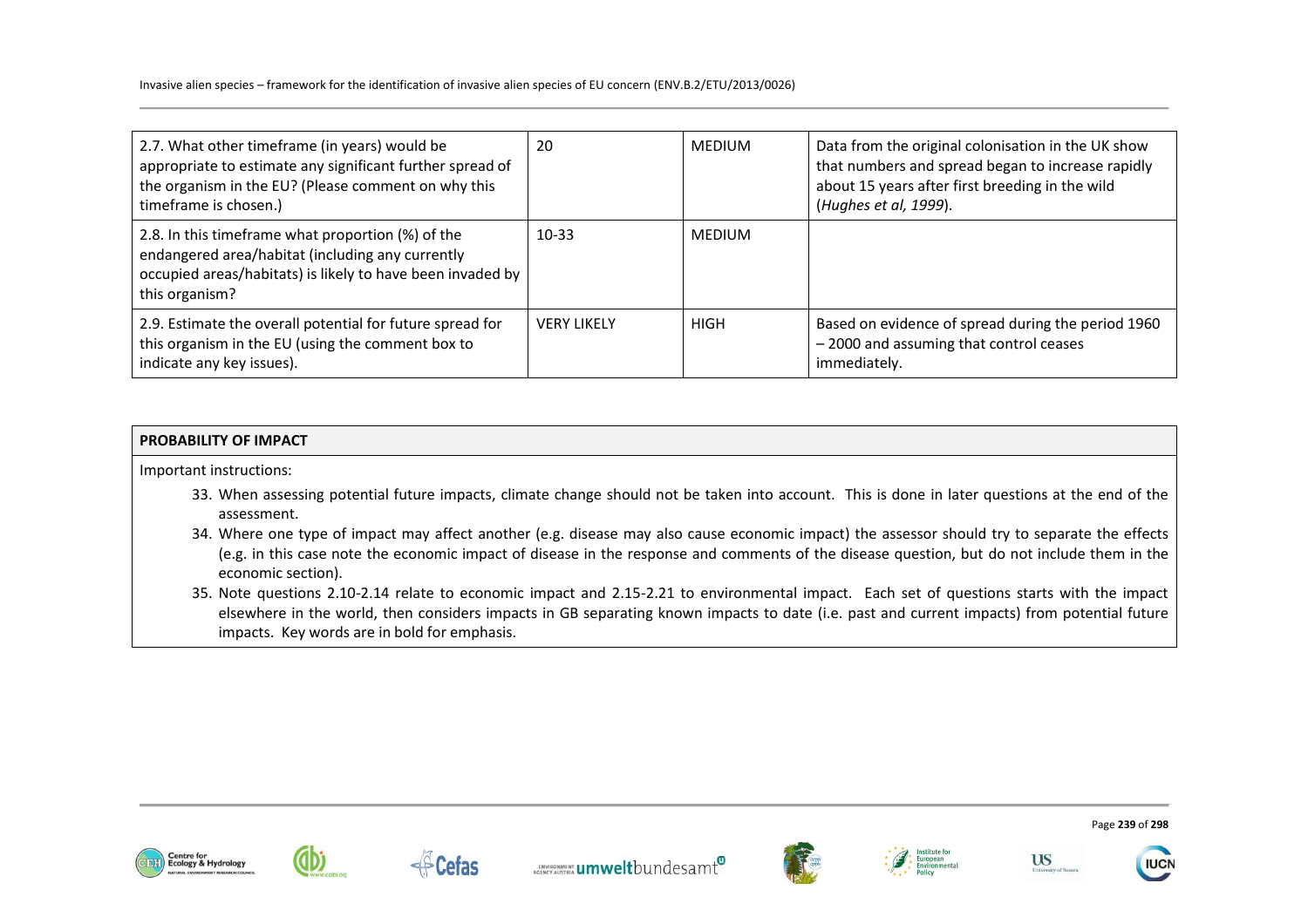| <b>QUESTION</b>                                                                                                                                                        | <b>RESPONSE</b> | <b>CONFIDENCE</b> | <b>COMMENTS</b>                                                                                                                                                                                                                                                                                                                                                                                                                                                                                     |
|------------------------------------------------------------------------------------------------------------------------------------------------------------------------|-----------------|-------------------|-----------------------------------------------------------------------------------------------------------------------------------------------------------------------------------------------------------------------------------------------------------------------------------------------------------------------------------------------------------------------------------------------------------------------------------------------------------------------------------------------------|
| 2.10. How great is the economic loss caused by the<br>organism within its existing geographic range excluding<br>the EU, including the cost of any current management? | <b>MINIMAL</b>  | <b>HIGH</b>       | Outside the EU, Ruddy Ducks currently cause minimal<br>economic loss. The only non-EU state where control of<br>the species has taken place is Morocco, which also has<br>an indigenous White-headed Duck population<br>(Cranswick and Hall, 2010). However this has not been<br>necessary in recent years.                                                                                                                                                                                         |
| 2.11. How great is the economic cost of the organism<br>currently in the EU excluding management costs (include<br>any past costs in your response)?                   | <b>MINIMAL</b>  | <b>HIGH</b>       | There is no economic cost to the EU (excluding<br>management costs) arising from the presence of Ruddy<br>Ducks.                                                                                                                                                                                                                                                                                                                                                                                    |
| 2.12. How great is the economic cost of the organism<br>likely to be in the future in the EU excluding management<br>costs?                                            | <b>MINIMAL</b>  | <b>HIGH</b>       | There is no economic cost to the EU (excluding<br>management costs) arising from the presence of Ruddy<br>Ducks.                                                                                                                                                                                                                                                                                                                                                                                    |
| 2.13. How great are the economic costs associated with<br>managing this organism currently in the EU (include any<br>past costs in your response)?                     | <b>MAJOR</b>    | <b>VERY HIGH</b>  | Direct management costs to date in the UK have been<br>a minimum of £6M (€7.2M). In Spain, management<br>costs since 2000 are probably in the region of €0.6M<br>(Mario Saenz de Buruaga, pers. comm.). Management<br>costs for France are not available, but are estimated to<br>lie somewhere between the costs of management in<br>Spain and the costs of management in the UK. Thus<br>total management costs for the EU (current and past<br>costs) are likely to be in the region of €10-12M. |
| 2.14. How great are the economic costs associated with<br>managing this organism likely to be in the future in the<br>EU?                                              | <b>MODERATE</b> | <b>HIGH</b>       | Five Member States have ongoing costs in the<br>management of Ruddy Ducks - the UK, France,<br>Netherlands (preparatory work only to date), Belgium<br>and Spain. These are estimated to be in the region of<br>£500,000 (€600,000) annually.                                                                                                                                                                                                                                                       |













**US** 

University of Susset

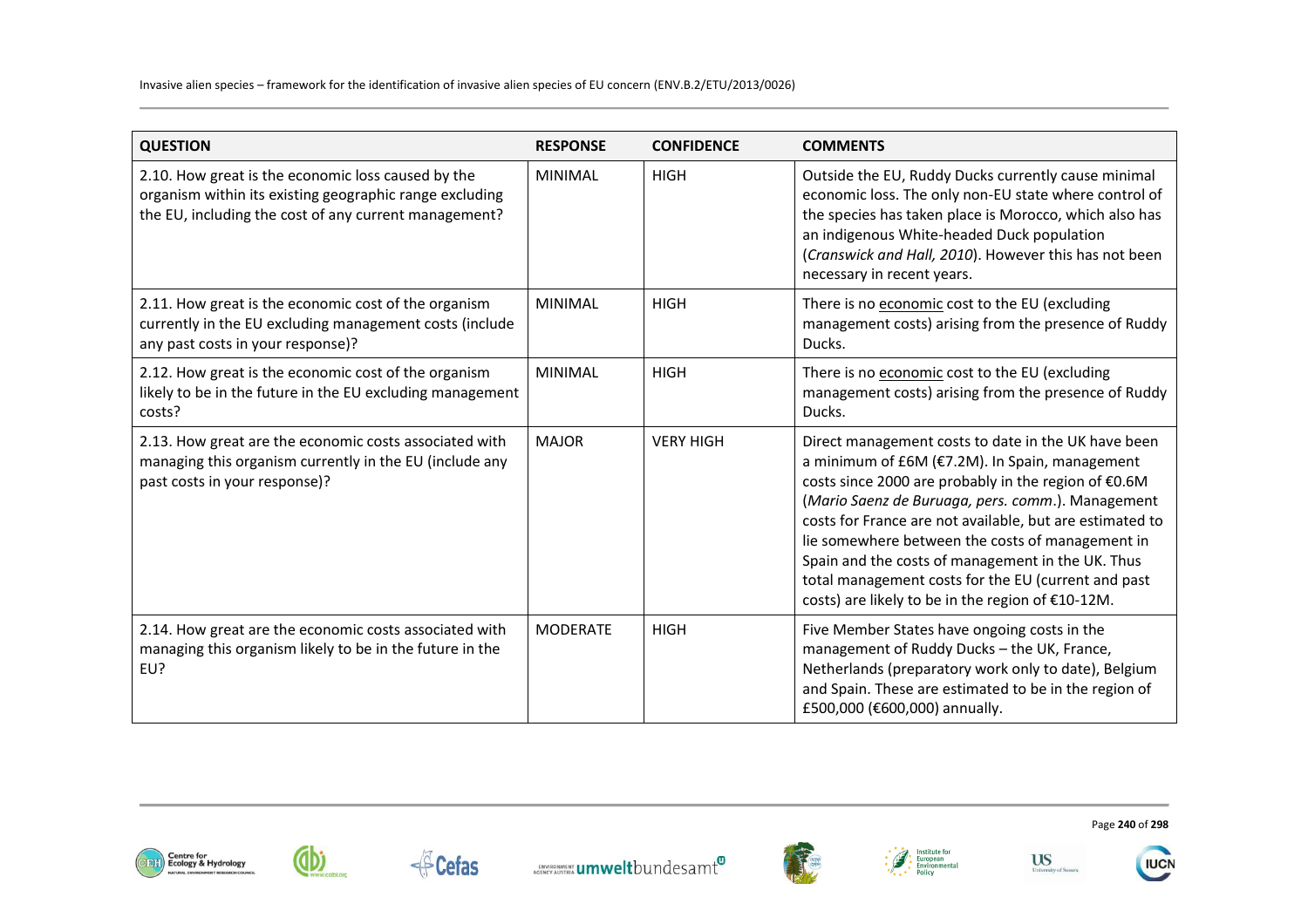| 2.15. How important is environmental harm caused by<br>the organism within its existing geographic range<br>excluding the EU? | <b>MASSIVE</b><br>(likely global<br>extinction in<br>the wild of<br>White-headed<br>Duck if no<br>action taken) | <b>VERY HIGH</b> | Besides the population of Ruddy Ducks in the EU, they<br>have occurred in small numbers in the past in<br>Morocco, where there is a population of the<br>indigenous White-headed Duck which is at risk from<br>hybridisation. Hybridisation is known to have occurred<br>in Morocco in a number of years between 1999 and<br>2006 (Hughes et al, 2006) which means that there is a<br>risk that this population of the White-headed Duck will<br>become extinct through genetic introgression. Ruddy<br>Ducks have also been recorded occasionally in other<br>White-headed Duck range states outside the EU<br>including Algeria, Israel (Hughes et al, 2006) and Turkey<br>(Cranswick and Hall, 2010) and the White-headed Duck<br>populations in these countries would be threatened if<br>increasing numbers of Ruddy Ducks appeared. |
|-------------------------------------------------------------------------------------------------------------------------------|-----------------------------------------------------------------------------------------------------------------|------------------|-------------------------------------------------------------------------------------------------------------------------------------------------------------------------------------------------------------------------------------------------------------------------------------------------------------------------------------------------------------------------------------------------------------------------------------------------------------------------------------------------------------------------------------------------------------------------------------------------------------------------------------------------------------------------------------------------------------------------------------------------------------------------------------------------------------------------------------------|
|-------------------------------------------------------------------------------------------------------------------------------|-----------------------------------------------------------------------------------------------------------------|------------------|-------------------------------------------------------------------------------------------------------------------------------------------------------------------------------------------------------------------------------------------------------------------------------------------------------------------------------------------------------------------------------------------------------------------------------------------------------------------------------------------------------------------------------------------------------------------------------------------------------------------------------------------------------------------------------------------------------------------------------------------------------------------------------------------------------------------------------------------|















Page **241** of **298** 

**IUCN**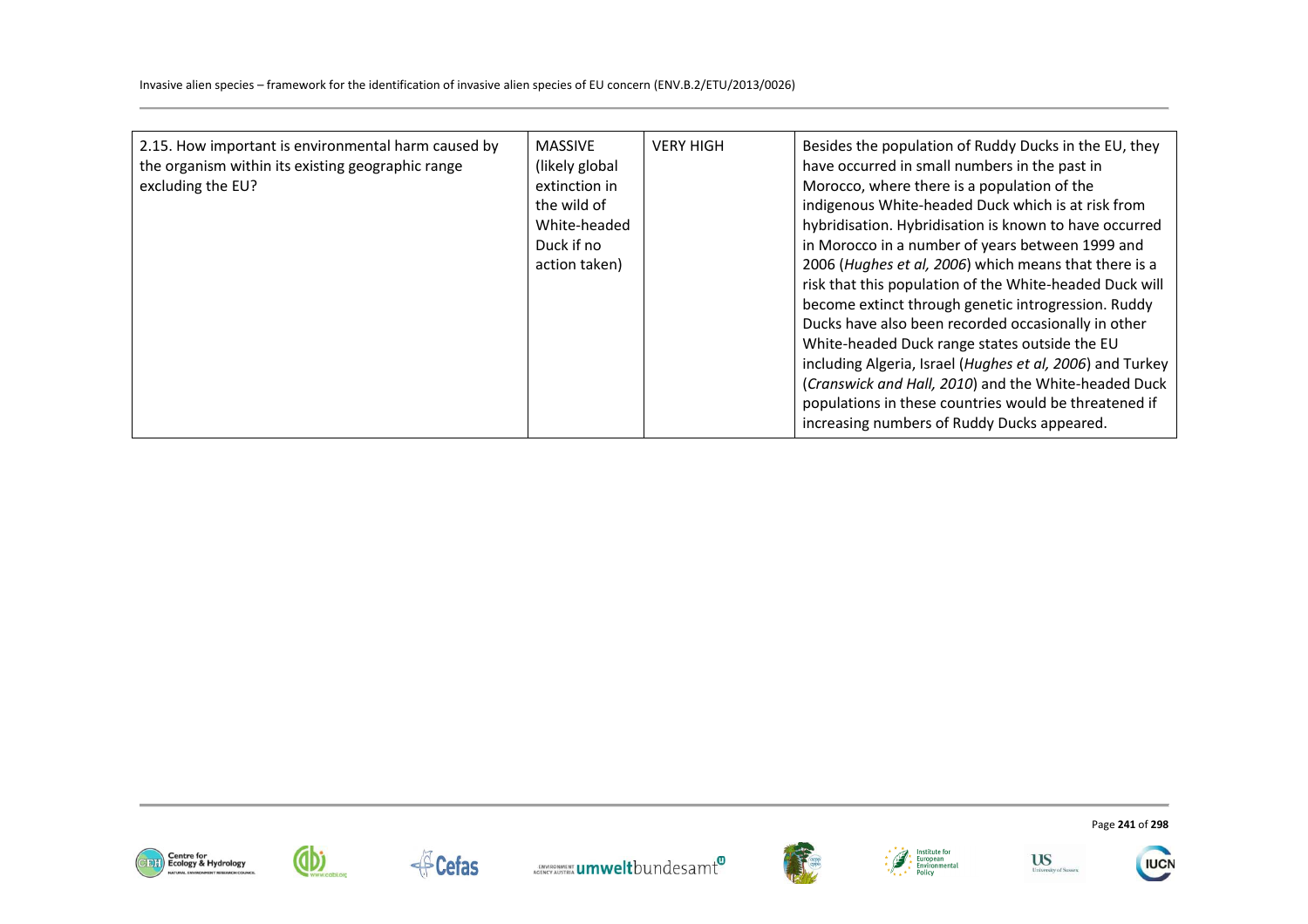| 2.16. How important is the impact of the organism on<br>biodiversity (e.g. decline in native species, changes in<br>native species communities, hybridisation) currently in<br>the EU (include any past impact in your response)? | <b>MINOR</b>                                                                                                       | <b>VERY HIGH</b> | In 1982 Ruddy Ducks were first recorded in Spain<br>(Cranswick and Hall, 2010) and hybridisation with the<br>White-headed Duck was first recorded in 1991 (Hughes<br>et al, 1999). It is likely that these Ruddy Ducks arriving<br>in Spain originated from the GB population which was<br>rapidly expanding in size and range at that time<br>(Cranswick and Hall, 2010). A minimum of 186 Ruddy<br>Ducks have been recorded in at least 19 provinces in<br>Spain since 1991 (Torres, 2013 and Carlos Gutierrez<br>pers. comm.). In captivity, Ruddy Duck x White-headed<br>Duck hybrids are fertile to at least the third generation,<br>and a total of 69 hybrids have been recorded in seven<br>provinces in Spain since 1991 (Torres, 2013 and Carlos<br>Gutierrez, per. comm). However, to date this control<br>programme in Spain has been effective in preventing<br>any extensive introgression of Ruddy Duck genes into<br>the Spanish White-headed Duck population (Muñoz-<br>Fuentes et al, 2007). |
|-----------------------------------------------------------------------------------------------------------------------------------------------------------------------------------------------------------------------------------|--------------------------------------------------------------------------------------------------------------------|------------------|----------------------------------------------------------------------------------------------------------------------------------------------------------------------------------------------------------------------------------------------------------------------------------------------------------------------------------------------------------------------------------------------------------------------------------------------------------------------------------------------------------------------------------------------------------------------------------------------------------------------------------------------------------------------------------------------------------------------------------------------------------------------------------------------------------------------------------------------------------------------------------------------------------------------------------------------------------------------------------------------------------------|
| 2.17. How important is the impact of the organism on<br>biodiversity likely to be in the future in the EU?                                                                                                                        | <b>MASSIVE</b><br>(likely)<br>extinction in<br>the wild of<br>White-headed<br>Duck in EU if<br>no action<br>taken) | <b>HIGH</b>      | If Ruddy Duck numbers are allowed to increase and<br>their range is allowed to spread southwards to the<br>main breeding grounds of the White-headed Duck in<br>Spain, the likely outcome is the extinction of the<br>White-headed Duck through genetic introgression.<br>Hybridisation with the Ruddy Duck is now the most<br>significant threat to the survival of the White-headed<br>Duck (Hughes et al, 2006). If allowed to proceed<br>unchecked, hybridisation between Ruddy Ducks and<br>White-headed Ducks would be likely to lead to the<br>extinction of the White-headed Duck through genetic<br>introgression (Green and Hughes, 1996). This would<br>occur not only in the Spanish population of White-<br>headed Ducks. If Ruddy Ducks continued to spread east                                                                                                                                                                                                                                 |





←<sup>△</sup>Cefas







**US** 

University of Susset

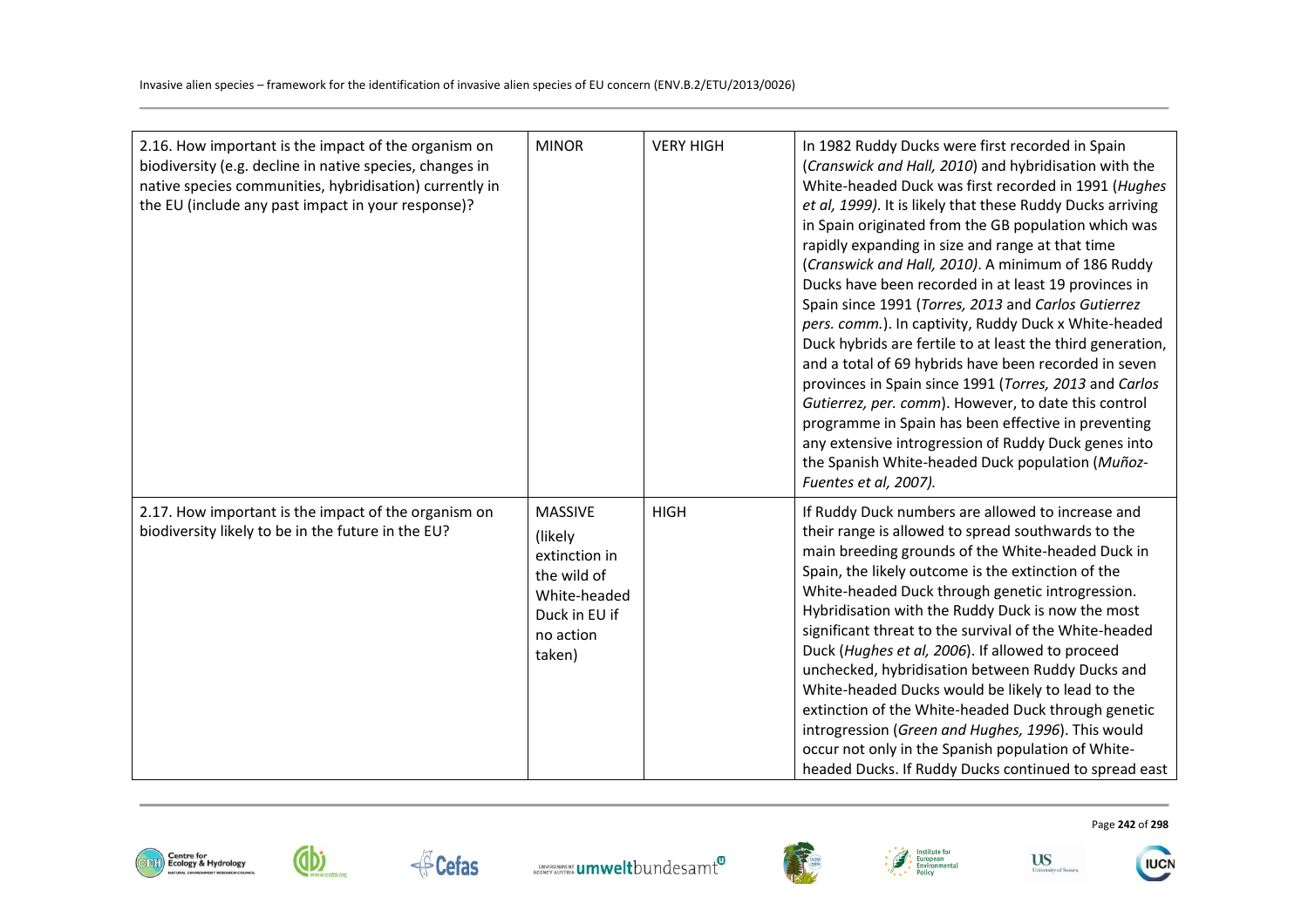|                                                                                                                                                                                                                       |                |             | it would also lead to the extinction of the other White-<br>headed Duck populations in eastern Europe and<br>central Asia. Precedents exist elsewhere which<br>demonstrate the potential threat e.g. the widespread<br>hybridisation of the introduced Mallard Anas<br>platyrhynchos and the native Grey Duck Anas s.<br>superciliosa in New Zealand. By the early 1990s only an<br>estimated 15-20% of the total A. platyrhynchos/A.<br>superciliosa superciliosa population in New Zealand<br>consisted of pure A. superciliosa superciliosa genotypes<br>compared to an estimated 95% in 1960 (Green, 1992,<br>cited in Hughes et al., 1999). A. platyrhynchos is now<br>the dominant waterbird in the wetlands of the<br>agricultural environment of New Zealand (Gillespie<br>1985, cited in Hughes et al., 1999). A. platyrhynchos<br>also threatens a number of other species/subspecies<br>with extinction through hybridisation, including Anas<br>undulata in South Africa, Anas melleri in Madagascar<br>and Anas rubripes and A. platyrhynchos wyvilliana in<br>North America (Browne et al., 1993, cited in Hughes,<br>1996; and Rhymer, 2006). |
|-----------------------------------------------------------------------------------------------------------------------------------------------------------------------------------------------------------------------|----------------|-------------|--------------------------------------------------------------------------------------------------------------------------------------------------------------------------------------------------------------------------------------------------------------------------------------------------------------------------------------------------------------------------------------------------------------------------------------------------------------------------------------------------------------------------------------------------------------------------------------------------------------------------------------------------------------------------------------------------------------------------------------------------------------------------------------------------------------------------------------------------------------------------------------------------------------------------------------------------------------------------------------------------------------------------------------------------------------------------------------------------------------------------------------------------------------|
| 2.18. How important is alteration of ecosystem function<br>(e.g. habitat change, nutrient cycling, trophic<br>interactions) caused by the organism currently in the EU<br>(include any past impact in your response)? | <b>MINIMAL</b> | <b>HIGH</b> | Impacts in the UK during the period 1960<br>(establishment) to 2000 (peak population) and up to<br>the present day appear to be negligible. It is assumed<br>that the alteration of ecosystem function in other<br>Member States would also be minimal.                                                                                                                                                                                                                                                                                                                                                                                                                                                                                                                                                                                                                                                                                                                                                                                                                                                                                                      |
| 2.19. How important is alteration of ecosystem function<br>(e.g. habitat change, nutrient cycling, trophic<br>interactions) caused by the organism likely to be in the<br>EU in the future?                           | <b>MINIMAL</b> | <b>HIGH</b> | Based on the above, future impact within the EU also<br>seems likely to be negligible.                                                                                                                                                                                                                                                                                                                                                                                                                                                                                                                                                                                                                                                                                                                                                                                                                                                                                                                                                                                                                                                                       |





**F** Cefas





University of Susset

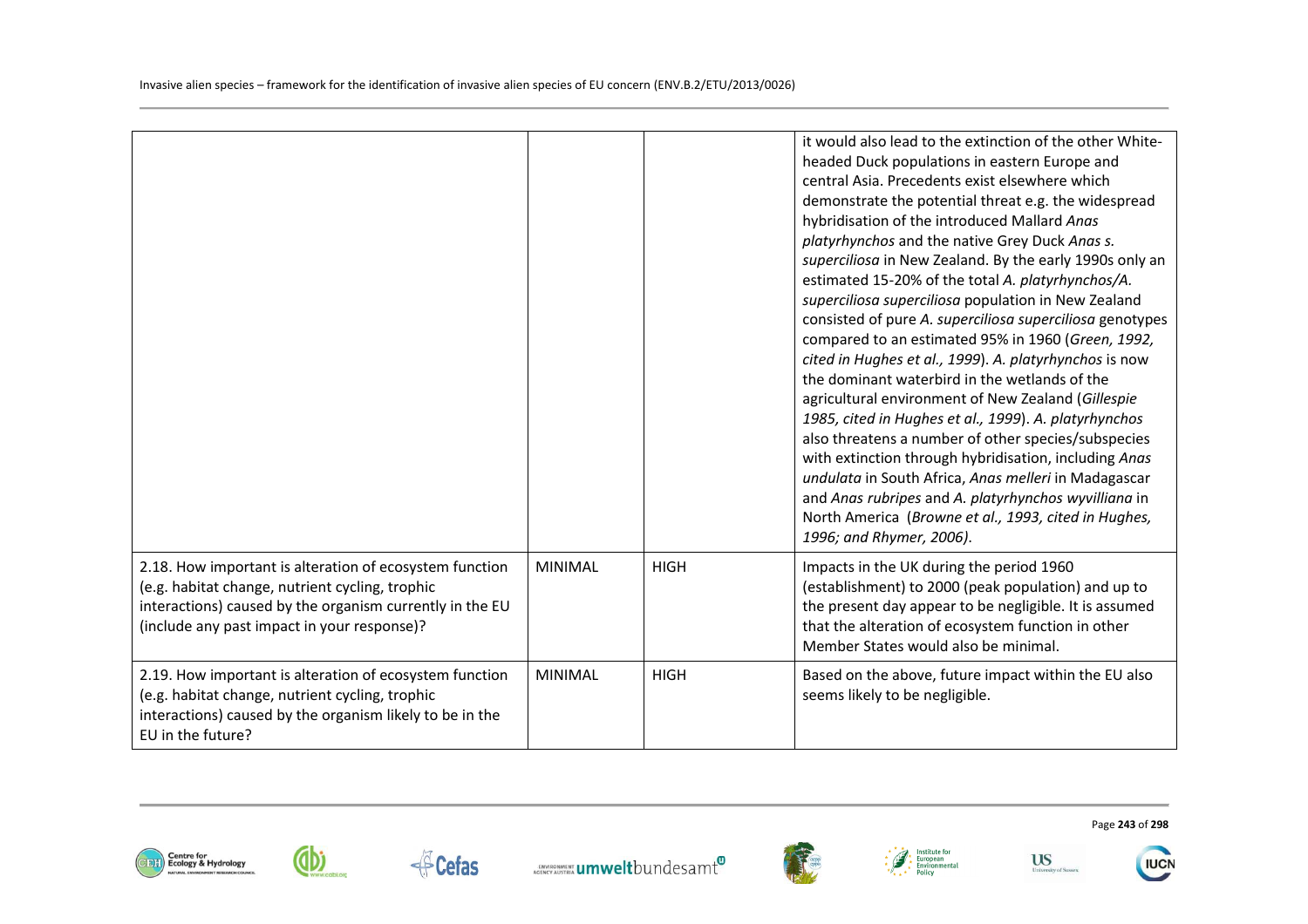| 2.20. How important is decline in conservation status<br>(e.g. sites of nature conservation value, WFD<br>classification) caused by the organism currently in the<br>EU?                                          | <b>MINIMAL</b>  | <b>HIGH</b>      | Ruddy Ducks currently have no significant impact on<br>conservation status in the EU because their numbers<br>are being controlled, but significant declines could<br>occur in the future (see 2.21).                                                                                                                                                                                                                                                                                                                                                 |
|-------------------------------------------------------------------------------------------------------------------------------------------------------------------------------------------------------------------|-----------------|------------------|-------------------------------------------------------------------------------------------------------------------------------------------------------------------------------------------------------------------------------------------------------------------------------------------------------------------------------------------------------------------------------------------------------------------------------------------------------------------------------------------------------------------------------------------------------|
| 2.21. How important is decline in conservation status<br>(e.g. sites of nature conservation value, WFD<br>classification) caused by the organism likely to be in the<br>future in the EU?                         | <b>MODERATE</b> | <b>HIGH</b>      | If Ruddy Duck numbers in the EU were to increase and<br>hybridisation were to become more extensive this<br>would lead to the loss of the White-headed Duck and a<br>decline in the value of a number of SPAs (such as El<br>Hondo and Albuferas de Adrá) where the presence of<br>the White-headed Duck is one of the reasons for the<br>site being designated an SPA.                                                                                                                                                                               |
| 2.22. How important is it that genetic traits of the<br>organism could be carried to other species, modifying<br>their genetic nature and making their economic,<br>environmental or social effects more serious? | <b>MASSIVE</b>  | <b>VERY HIGH</b> | Ruddy Ducks are known to hybridise readily with<br>White-headed Ducks both in the wild and in captivity.<br>Hybrid offspring are fertile to at least the second<br>generation in the wild (Urdiales and Pereira, 1993) and<br>possibly to the third generation, thus increasing the<br>risk to the genetic integrity of the White-headed Duck.<br>Precedents from elsewhere (see Section 2.17) show<br>that such genetic introgression is likely to lead to the<br>extinction of the White-headed Duck, which would be<br>replaced by a hybrid swarm. |
| 2.23. How important is social, human health or other<br>harm (not directly included in economic and<br>environmental categories) caused by the organism within<br>its existing geographic range?                  | <b>MINIMAL</b>  | <b>VERY HIGH</b> | Ruddy Ducks are not known to cause any social harm,<br>harm to health, or other harm beyond the threat posed<br>to the White-headed Duck.                                                                                                                                                                                                                                                                                                                                                                                                             |
| 2.24. How important is the impact of the organism as<br>food, a host, a symbiont or a vector for other damaging<br>organisms (e.g. diseases)?                                                                     | <b>MINIMAL</b>  | <b>HIGH</b>      | As far as is known the Ruddy Duck is not an important<br>food species for any predator in the EU, nor is it a host,<br>symbiont or vector for any other damaging organisms.                                                                                                                                                                                                                                                                                                                                                                           |











Page **244** of **298**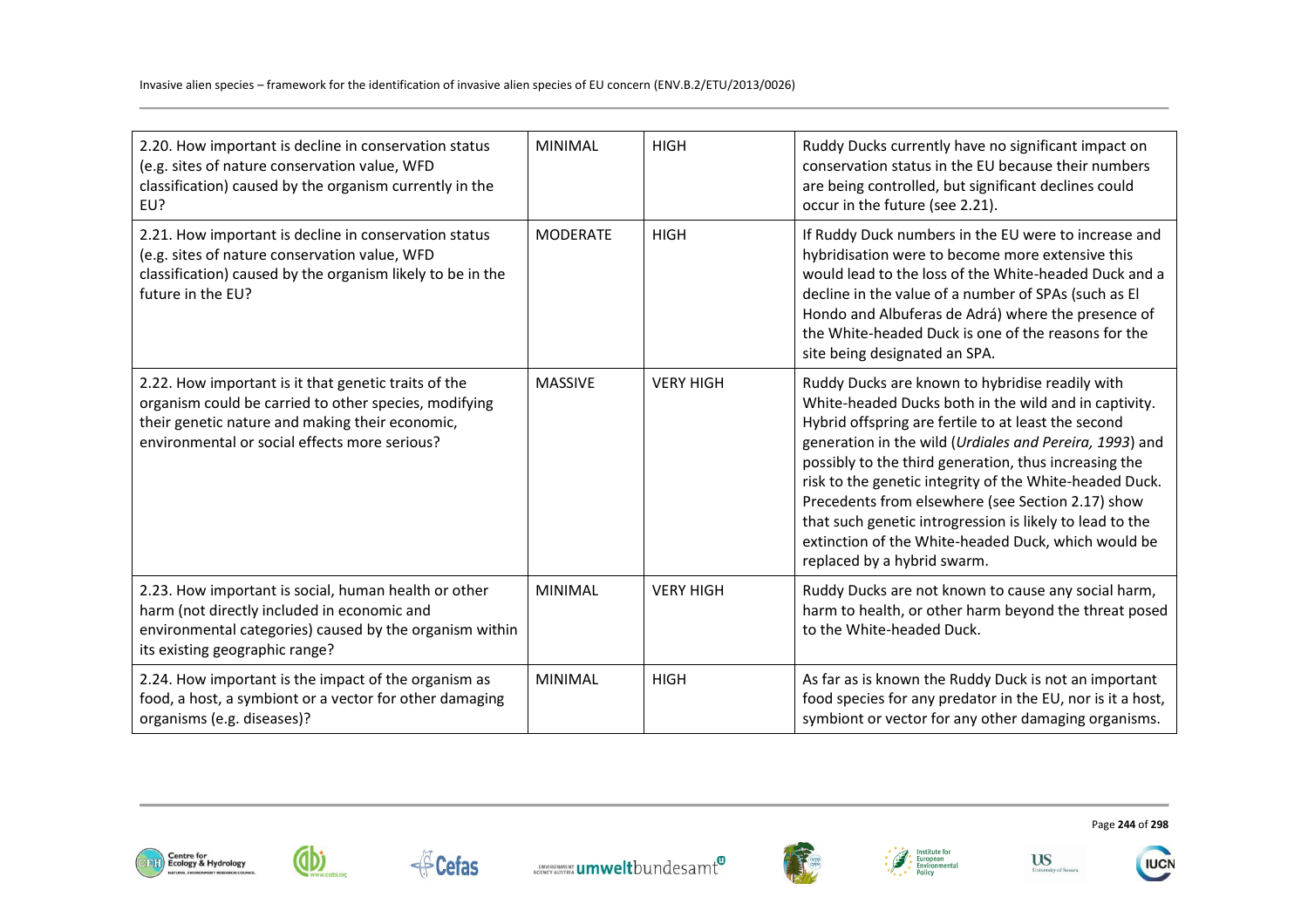| 2.25. How important might other impacts not already<br>covered by previous questions be resulting from<br>introduction of the organism? (specify in the comment<br>box)                                | <b>NOT</b><br>APPLICABLE | NOT APPLICABLE | No other impacts known or suspected. |
|--------------------------------------------------------------------------------------------------------------------------------------------------------------------------------------------------------|--------------------------|----------------|--------------------------------------|
| 2.26. How important are the expected impacts of the<br>organism despite any natural control by other organisms,<br>such as predators, parasites or pathogens that may<br>already be present in the EU? | <b>MASSIVE</b>           | <b>HIGH</b>    |                                      |
| 2.27. Indicate any parts of the EU where economic,<br>environmental and social impacts are particularly likely to<br>occur (provide as much detail as possible).                                       | <b>NOT</b><br>APPLICABLE | NOT APPLICABLE |                                      |

| <b>RISK SUMMARIES</b>   |                    |                   |                                                                                                                                                                                                                                                                                  |
|-------------------------|--------------------|-------------------|----------------------------------------------------------------------------------------------------------------------------------------------------------------------------------------------------------------------------------------------------------------------------------|
|                         | <b>RESPONSE</b>    | <b>CONFIDENCE</b> | <b>COMMENT</b>                                                                                                                                                                                                                                                                   |
| <b>Summarise Entry</b>  | <b>VERY LIKELY</b> | <b>HIGH</b>       | The most likely pathway is escapes from captivity.                                                                                                                                                                                                                               |
| Summarise Establishment | <b>VERY LIKELY</b> | HIGH              | If both sexes of Ruddy Ducks were to escape from<br>captivity in the same location, it is highly likely that<br>they could become established in the wild. This has<br>already occurred with the founding of the original feral<br>population in south-west England around 1960. |











Page **245** of **298**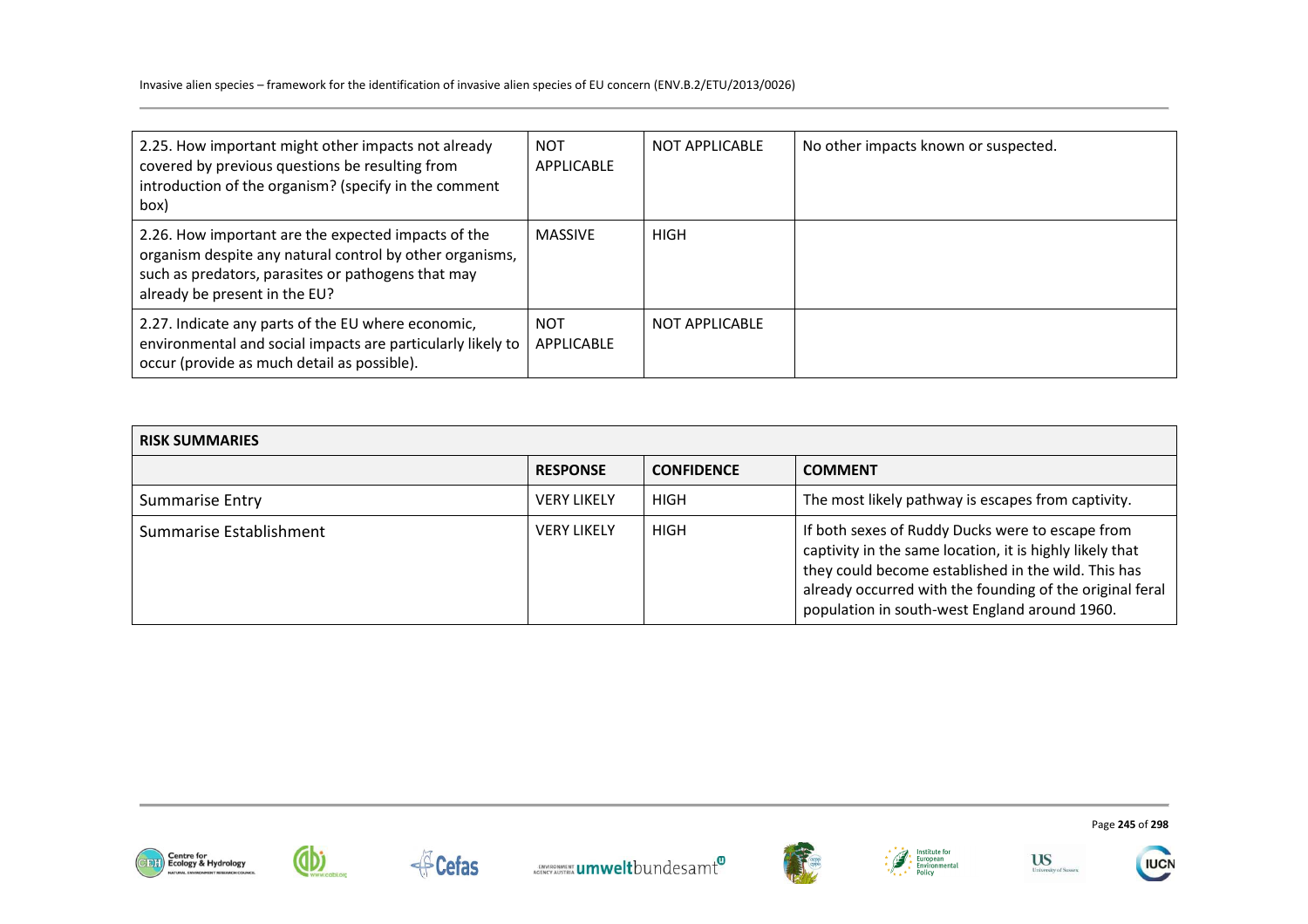| <b>Summarise Spread</b>           | <b>MODERATELY</b><br><b>RAPIDLY</b> | <b>HIGH</b> | Records from the period 1960 to 2000 showed that<br>Ruddy Ducks are capable of spreading across large<br>areas (Cranswick and Hall, 2010). In 1960 the<br>population was restricted to a small area of south-<br>western England and numbered around 20 birds. By<br>2000 the species had colonised most suitable habitat in<br>the UK and had colonised parts of Iceland, Scandinavia,<br>Ireland, the Netherland, and France, and numbered<br>over 6,000. At least 186 Ruddy Ducks have been<br>observed in Spain since 1984, with a peak of 27 in 1997<br>(Torres, 2013 and Carlos Gutierrez, pers. comm.). It is<br>likely that Ruddy Ducks would also have become<br>established in Spain were it not for the control<br>programme which resulted in the culling of almost all<br>of these birds. |
|-----------------------------------|-------------------------------------|-------------|--------------------------------------------------------------------------------------------------------------------------------------------------------------------------------------------------------------------------------------------------------------------------------------------------------------------------------------------------------------------------------------------------------------------------------------------------------------------------------------------------------------------------------------------------------------------------------------------------------------------------------------------------------------------------------------------------------------------------------------------------------------------------------------------------------|
| Summarise Impact                  | <b>MASSIVE</b>                      | <b>HIGH</b> | Threatens White-headed Duck with extinction if<br>allowed to spread from its existing range in the UK,<br>France, the Netherlands and Belgium, leading to Ruddy<br>Ducks colonising large areas of western Europe<br>followed by habitat in north Africa, eastern Europe and<br>central Asia. If Ruddy Ducks were allowed to become<br>widely established in other countries, their eradication<br>would become impossible and it is likely that the<br>White-headed Duck would become extinct through<br>genetic introgression.<br>Besides the risk of spread from existing populations,<br>there is also a risk that the escape or release of captive<br>birds will result in the establishment of another feral<br>population even if the current one is eradicated.                                |
| Conclusion of the risk assessment | <b>HIGH</b>                         | <b>HIGH</b> |                                                                                                                                                                                                                                                                                                                                                                                                                                                                                                                                                                                                                                                                                                                                                                                                        |





**dbi** 







Page **246** of **298**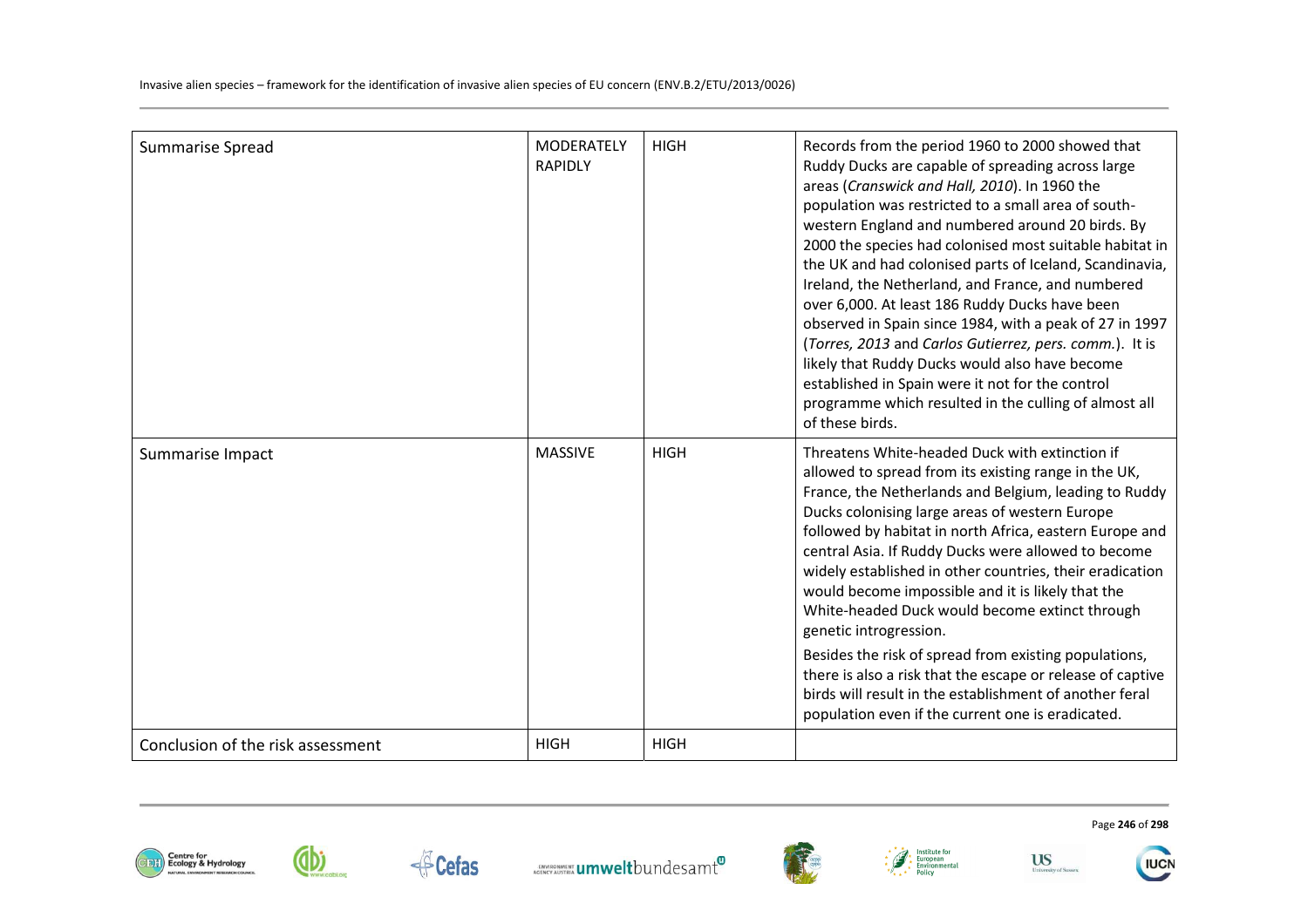| <b>ADDITIONAL QUESTIONS - CLIMATE CHANGE</b>          |                    |             |  |
|-------------------------------------------------------|--------------------|-------------|--|
| 3.1. What aspects of climate change, if any, are most | $NONE -$           | <b>HIGH</b> |  |
| likely to affect the risk assessment for this         | <b>Ruddy Ducks</b> |             |  |
| organism?                                             | are adapted        |             |  |
|                                                       | to a wide          |             |  |
|                                                       | range of           |             |  |
|                                                       | climates           |             |  |
|                                                       | within their       |             |  |
|                                                       | native range       |             |  |
|                                                       | and in Europe      |             |  |
|                                                       | are known to       |             |  |
|                                                       | have bred as       |             |  |
|                                                       | far north as       |             |  |
|                                                       | Iceland and        |             |  |
|                                                       | as far south       |             |  |
|                                                       | as France. In      |             |  |
|                                                       | addition,          |             |  |
|                                                       | hybridisation      |             |  |
|                                                       | with White-        |             |  |
|                                                       | headed             |             |  |
|                                                       | Ducks is           |             |  |
|                                                       | known to           |             |  |
|                                                       | have               |             |  |
|                                                       | occurred in        |             |  |
|                                                       | Spain and          |             |  |
|                                                       | Morocco, so        |             |  |
|                                                       | it is assumed      |             |  |
|                                                       | that Ruddy         |             |  |
|                                                       | Ducks are          |             |  |
|                                                       | also capable       |             |  |











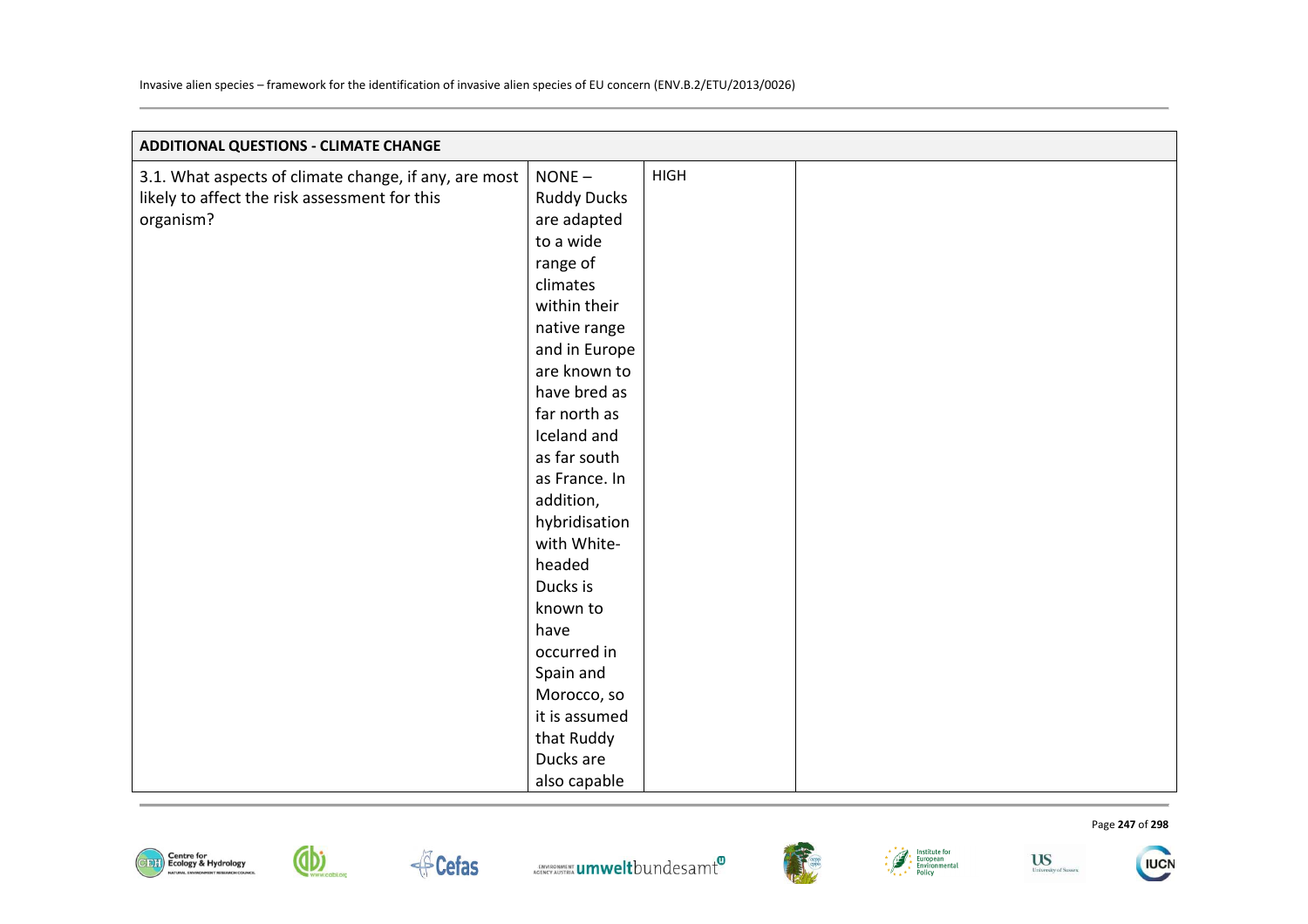|                                                                                                                                       | of breeding<br>further south.                |                       |                                                                                                                                                                                                                                                                                                                                                                                                                                                                                                                                                                                                               |
|---------------------------------------------------------------------------------------------------------------------------------------|----------------------------------------------|-----------------------|---------------------------------------------------------------------------------------------------------------------------------------------------------------------------------------------------------------------------------------------------------------------------------------------------------------------------------------------------------------------------------------------------------------------------------------------------------------------------------------------------------------------------------------------------------------------------------------------------------------|
| 3.2. What is the likely timeframe for such changes?                                                                                   | <b>NOT</b><br>APPLICABLE                     | <b>NOT APPLICABLE</b> |                                                                                                                                                                                                                                                                                                                                                                                                                                                                                                                                                                                                               |
| 3.3. What aspects of the risk assessment are most<br>likely to change as a result of climate change?                                  | <b>NOT</b><br><b>APPLICABLE</b>              | <b>NOT APPLICABLE</b> |                                                                                                                                                                                                                                                                                                                                                                                                                                                                                                                                                                                                               |
|                                                                                                                                       |                                              |                       |                                                                                                                                                                                                                                                                                                                                                                                                                                                                                                                                                                                                               |
| <b>ADDITIONAL QUESTIONS - RESEARCH</b>                                                                                                |                                              |                       |                                                                                                                                                                                                                                                                                                                                                                                                                                                                                                                                                                                                               |
| 4.1. If there is any research that would significantly<br>strengthen confidence in the risk assessment please<br>summarise this here. | $YES - SEE$<br><b>COMMENTS</b><br><b>BOX</b> | <b>HIGH</b>           | McCRACKEN, K G, HARSHMAN, J, SORENSEN, M D, and<br>JOHNSON, K P (2000). Are Ruddy Ducks and White-<br>headed Ducks the same species? British Birds, Volume<br>93, pp396-398 (Confirms Ruddy Ducks and White-<br>headed Ducks are separate species, having developed<br>separately for between 2M and 5M years).<br>MUÑOZ-FUENTES, V, GREEN, A J, NEGRO J J (2013).<br>Genetic studies facilitated management decisions on<br>the invasion of the ruddy duck in Europe. Biological<br>Invasions, Vol. 15, Issue 4, pp723-728. (Confirms Ruddy<br>Ducks in Europe are the result of escapes from<br>captivity). |

### **REFERENCES:**

AUSTIN, G, READ, W, CALBRADE, N, MELLAN, H, MUSGROVE, A, HEARN, R, STROUD, D, WOTTON, S, and HOLT, C (2014).

Waterbirds in the UK 2011/12 – The Wetland Bird Survey. BTO, RSPB and JNCC, in association with WWT. British Trust for Ornithology, Thetford.

BROWNE, R A, GRIFFIN, C R, CHANG, P R, HUBLEY, M, and MARTIN, A E (1993). Genetic divergence among populations of the Hawaiian Duck, Laysan Duck and Mallard. *Ibis*, Vol. 110, pp 49-56.













Page **248** of **298**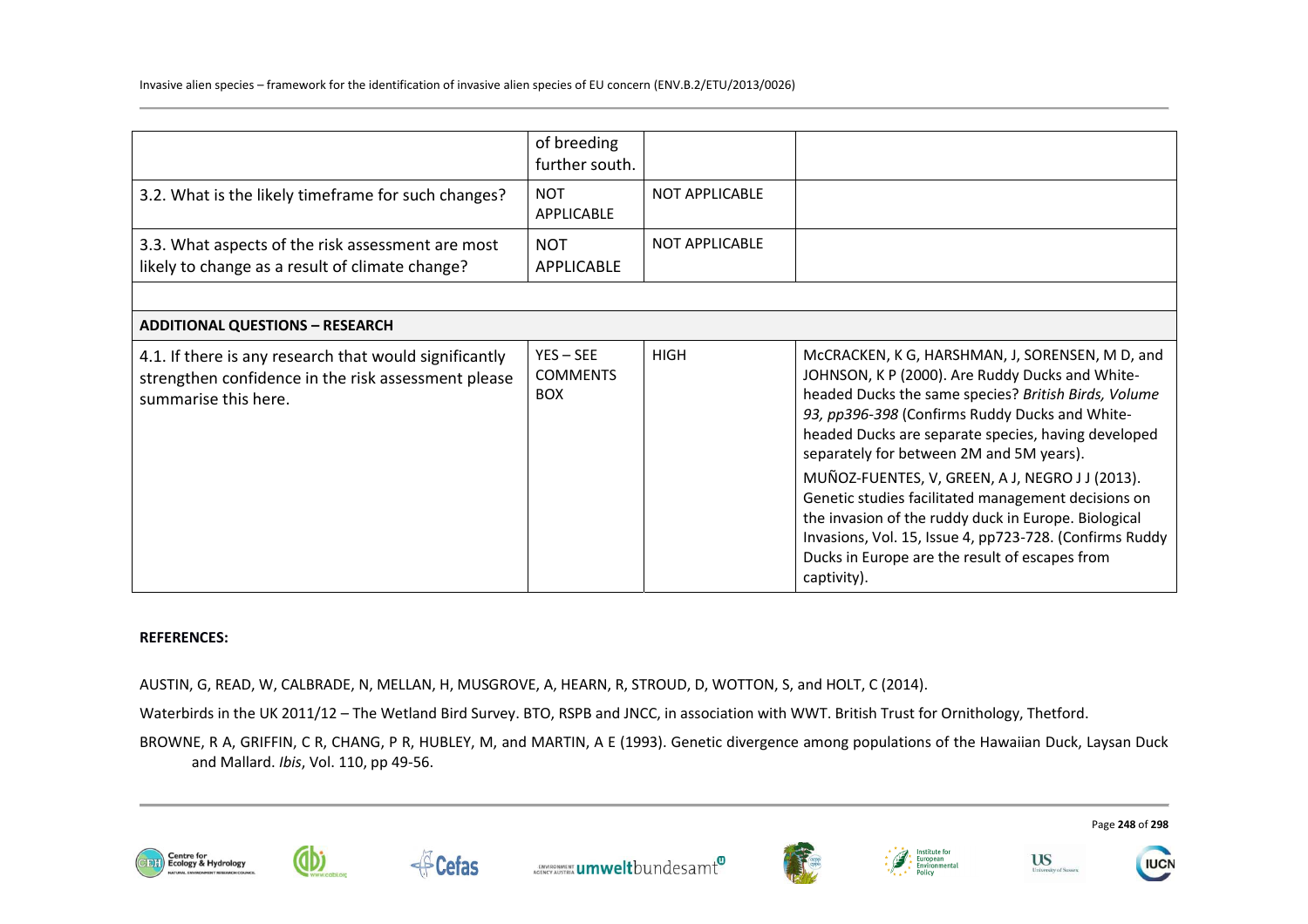CALLAHAN, DA, WORTH, N, HUGHES, B, BROWER, K (1997). European census of captive North American Ruddy Ducks (*Oxyura j. jamaicensis)*.

Wildfowl 48: 188-193

- DEL HOYO, J, ELLIOTT, A, SARGATAL, J (1992). Handbook of the Birds of the World, Volume 1 Ostrich to Ducks. Lynx Editions, Barcelona.
- CRANSWICK, P and HALL, C (2010). Eradication of the Ruddy Duck *Oxyura jamaicensis* in the Western Palaearctic: a review of progress and a revised Action Plan 2010–2015. WWT report to the Bern Convention.
- GILLESPIE, G D (1985). Hybridisation, introgression and morphometric differences between Mallard *Anas platyrychnos* and Grey Duck *Anas superciliosa* in Otago, New Zealand. *Auk*, Vol. 102, pp 459-469.
- GREEN, A J (1992). Wildfowl at Risk, 1992. *Wildfowl,* Vol. 43, pp 160-184.
- GREEN, A J and HUGHES, B (1996). Action Plan for the White-headed Duck *Oxyura leucocephala*. In Heredia, B, Rose, L, and Painter, M (eds), *Globally Threatened Birds in Europe*, pp119-146. Council of Europe Publishing.

HENDERSON, I (2009). Progress of the UK Ruddy Duck eradication programme. British Birds Vol. 102, pp680-690

HENDERSON, I (2014). The UK Ruddy Duck Eradication Programme Project Bulletin. April 2014.

HUDSON, R (1976). Ruddy Ducks in Britain. British Birds Volume 69, pp132-143

- HUGHES, B, CRIADO, J, DELANY, S, GALLO-ORSI, U, GREEN A J, GRUSSU, M, PERENNOU, C, TORRES, J A (1999). The status of the North American Ruddy Duck *Oxyura jamaicensis* in the Western Palearctic: towards an action plan for eradication, 1999-2002. Council of Europe Publication T-PVS/Birds (99) 9. Council of Europe Publishing, Strasbourg.
- HUGHES, B, ROBINSON, J A, GREEN, A J, LI, Z W D, and MUNDKUR, T (2006). International Single Species Action Plan for the Conservation of the Whiteheaded Duck Oxyura leucocephala. CMS Technical Series No. 13 & AEWA Technical Series No.8. Bonn, Germany.
- KERSHAW, M and HUGHES, B (2002). The winter status and distribution of Ruddy Ducks *Oxyura jamaicensis* in the UK 1966/67 to 1999/2000. Wetland Advisory Service report to the Central Science Laboratory.
- MUÑOZ-FUENTES, V, GREEN, A J, SORENSEN, M D, NEGRO, J J, and VILÀ, C (2006). The ruddy duck *Oxyura jamaicensis* in Europe: natural colonization or human introduction? Molecular Ecology, 15(6) 1441-1453.
- MUÑOZ-FUENTES, V, GREEN, A J, SORENSEN, M D, NEGRO, J J, and VILÀ, C (2007). Hybridization between white-headed ducks and introduced ruddy ducks in Spain. Molecular Ecology, 16(3) 629-638.
- MUÑOZ-FUENTES, V, GREEN, AJ, NEGRO, JJ (2013). Genetic studies facilitated management decisions on the invasion of the ruddy duck in Europe.

Biol. Invasions 15, 723-728













Page **249** of **298**